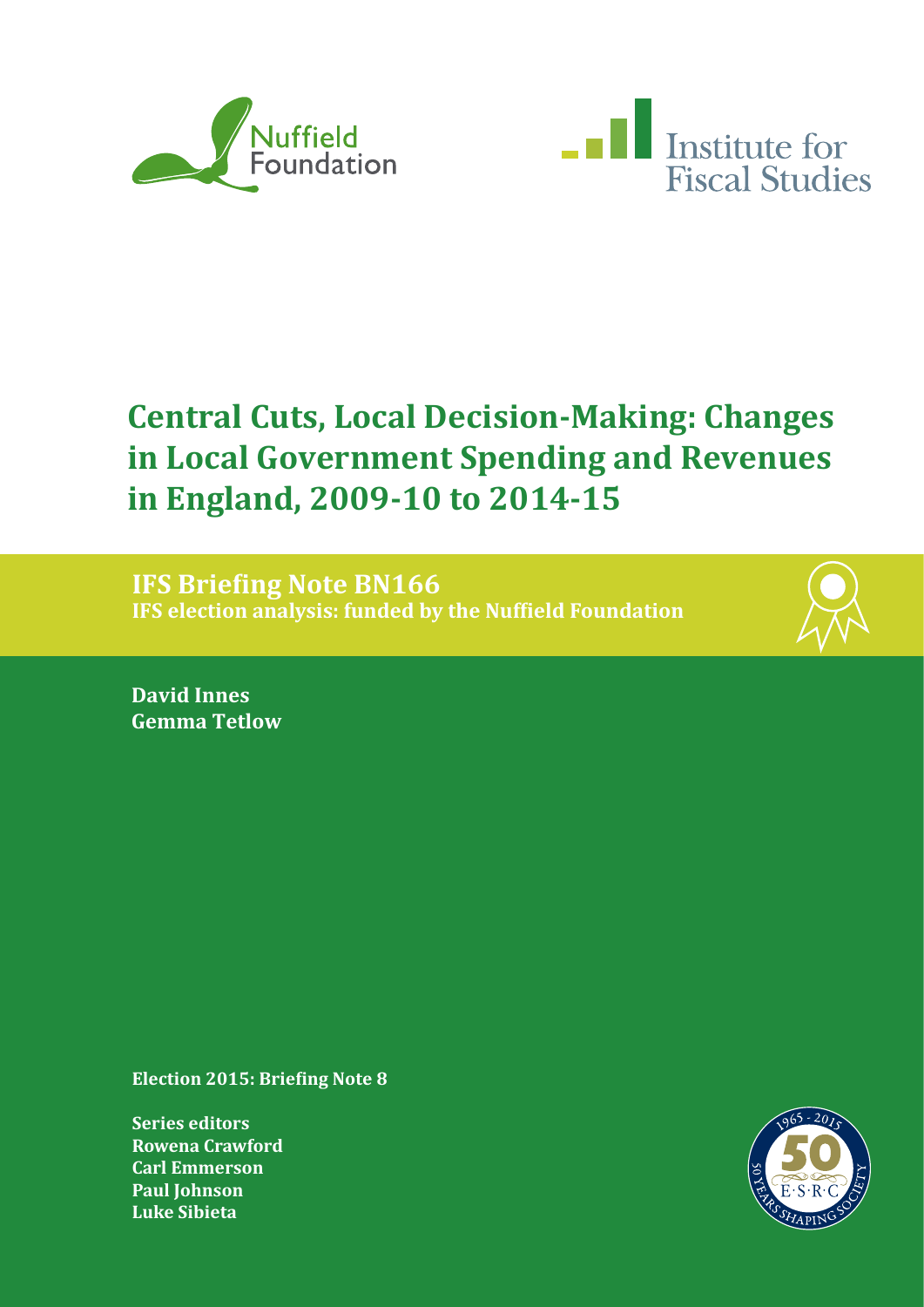## **Central Cuts, Local Decision-Making: Changes in Local Government Spending and Revenues in England, 2009-10 to 2014-15**

## **David Innes and Gemma Tetlow[1](#page-1-0)**

© The Institute for Fiscal Studies, March 2015 *ISBN: 978-1-909463-81-3* 

### **Executive summary**

- This briefing note focuses on net spending by local authorities on public services. We exclude spending on police and fire and rescue as this is not directly under the control of single-tier and county councils. We also exclude spending on education, public health and a small component of social care as local authorities' responsibilities for these areas have been changing over time. During this parliament, this measure of spending by local authorities in England has been cut significantly in real terms. Between 2009-10 and 2014-15, it was cut by 20.4% after accounting for economy-wide inflation. Taking into account population growth over this period, spending per person was cut by 23.4%.
- These cuts to local authority spending were similar in magnitude to those seen on average across central government departments outside protected areas such as the NHS, schools and official development assistance.
- Local authorities have had to cut spending in the face of falls in their main sources of revenue. Grants from central government to local government (excluding housing benefit grant and those specifically for education, public health, police, and fire and rescue services and the housing benefit grant) have been cut by 36.3% overall (and by 38.7% per person) in real terms between 2009-10 and 2014-15. Total council tax revenues have grown slightly in real terms over this period (3.2%), although this still represents a decline of 0.7% per person. Taking grants and council tax revenues together, local authorities' total revenues have fallen by 19.9% overall (or 22.9% per person) in real terms. Council tax revenues funded just over half of local government spending in 2014-15, up from 41% in 2009-10.
- Even though revenues have fallen significantly, on average local authorities have spent less than they received from grants and council tax over the last five years, meaning that on average they have increased their reserves rather than drawn from them. The average increase in reserves across local authorities in England was an increase equal to 5% of annual spending in 2009-10.

<span id="page-1-0"></span> $^{\rm 1}$  The authors gratefully acknowledge funding from the Nuffield Foundation, which has provided generous support for ongoing IFS analysis relating to the 2015 general election.

The Nuffield Foundation is an endowed charitable trust that aims to improve social well-being in the widest sense. It funds research and innovation in education and social policy and also works to build capacity in education, science and social science research. The Nuffield Foundation has funded this project, but the views expressed are those of the authors and not necessarily those of the Foundation. More information is available a[t http://www.nuffieldfoundation.org.](http://www.nuffieldfoundation.org/)

Support from the Economic and Social Research Council (ESRC) through the Centre for the Microeconomic Analysis of Public Policy at IFS (grant reference ES/H021221/1) is also gratefully acknowledged.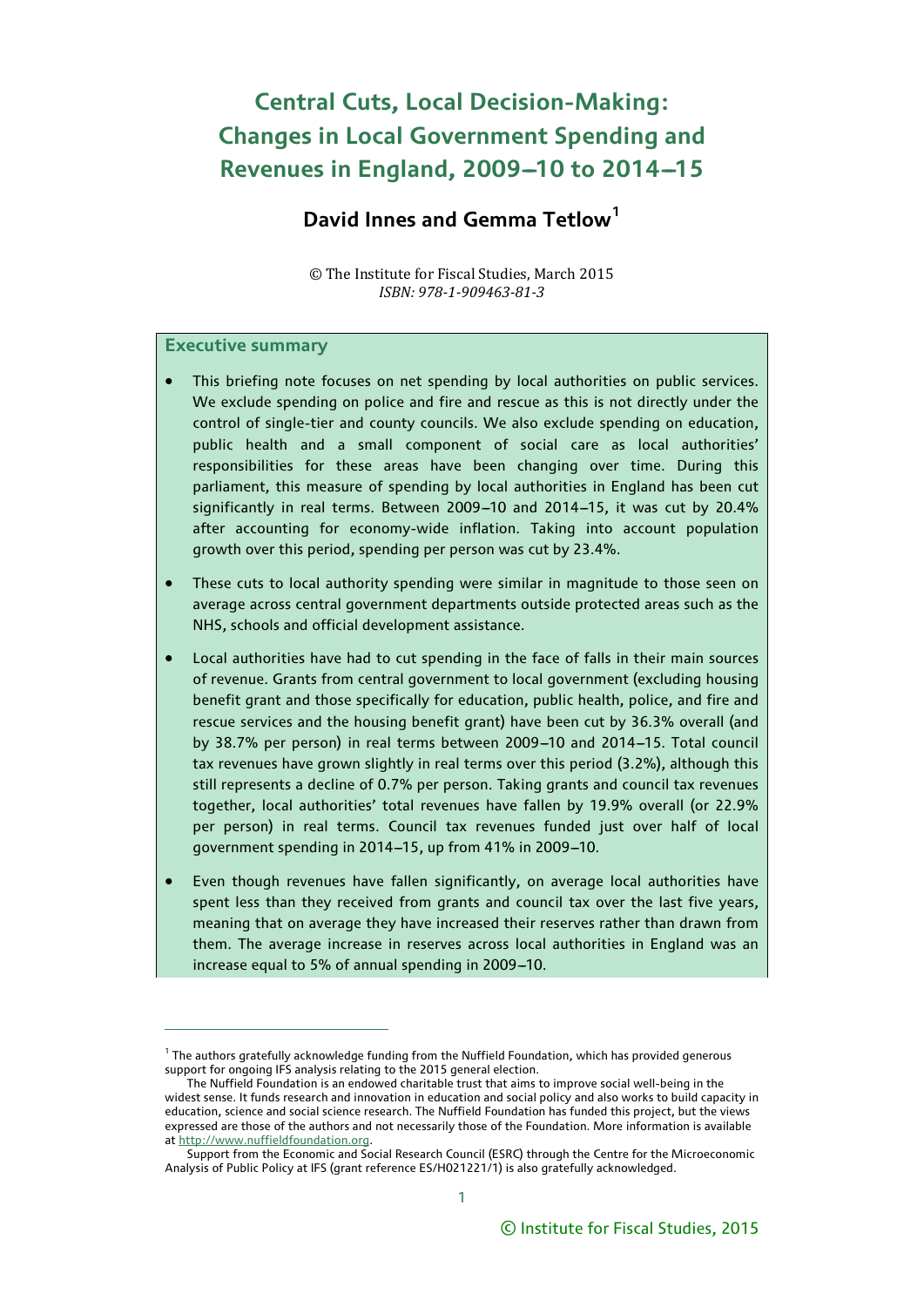### *The size of cuts has varied across the country*

- While the average cut to local authority net service spending per person (excluding education, public health, police, and fire and rescue) was 23.4%, the change seen by individual local authorities ranged from a maximum reduction of 46.3% per person (in Westminster) to a reduction of 6.2% per person (in North East Lincolnshire).
- Cuts to net service spending have tended to be larger in those areas that were initially more reliant on central government grants (as opposed to locally-raised revenues) to fund spending - these are areas that have, historically, been deemed to have a high level of spending need relative to their local revenue-raising capacity. The cuts to spending per person were also higher on average in areas that saw faster population growth.
- As a result, London boroughs, the North East and the North West have seen the largest average cuts to spending per person. Since these regions initially had the highest level of spending per person, there has been some equalisation in the average level of local authority spending per person across regions over the last five years. In 2009-10, spending per person was on average 80.1% higher in London than in the South East; by 2014-15 - with London having seen spending cuts that were nearly twice as deep as those seen in the South East  $-$  this differential had fallen to 48.0%.
- Since central government grants were cut much more deeply than council tax revenues, it is perhaps not surprising that those authorities for which grants made up a larger share of income saw larger cuts to their overall spending power. However, up to 2013-14 at least, the mechanism for allocating government grants was intended to take account of differences in local need and local revenue-raising capacity. But we can find no evidence that the formula actually operated in this way between 2009-10 and 2013-14. Indeed, there seems to have been no greater protection of more needy areas over this period than there was in 2014-15 when the new system for allocating grants - which explicitly does not account for changing relative needs - was introduced.

### *Some services have been cut more than others*

- Social care was the single largest component (comprising 47.2%) of local service spending in 2009-10 (excluding education, police and fire services). It is also one of the areas that have experienced smaller-than-average cuts in spending per person over this parliament. Between 2009-10 and 2014-15, net spending per capita on social care was cut by 16.7%.
- Some of the service areas that saw the largest cuts to net spending were planning and development (which was cut to less than half its original level), regulation and safety, housing, and transport (all of which were cut by at least 30%). Net local authority spending on transport was cut by 45% in London, and by between a quarter and a third in other areas of the country, although transport providers offset some of this cut by raising fares.
- There was variation across the country, however, in which services different local authorities chose to focus the cuts on. The vast majority of local authorities chose to cut social care spending by less than other service areas. But prioritisation of other service areas has varied: for example, most areas have cut housing spending heavily but a minority of areas (particularly in London) have actually afforded it relative protection.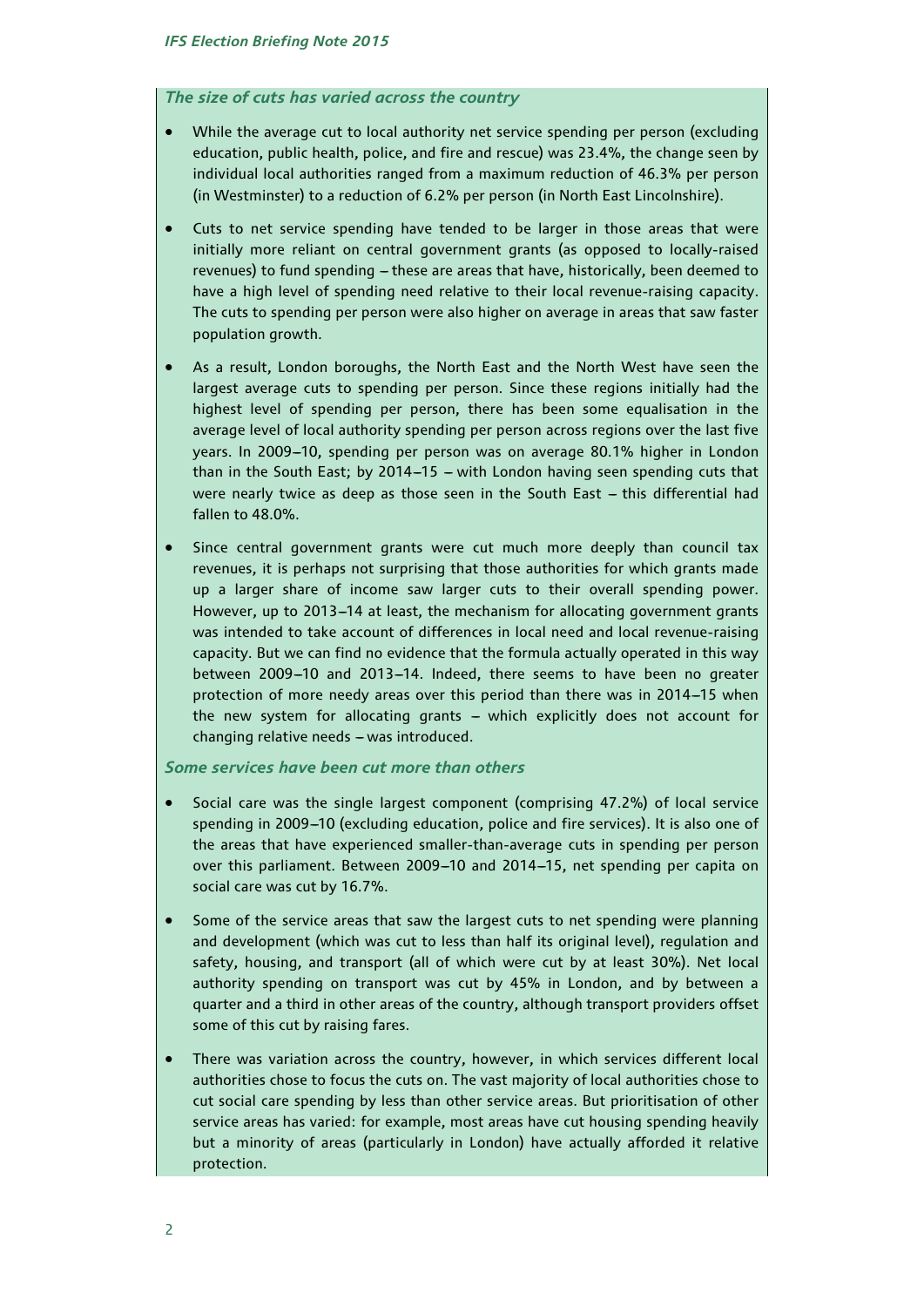### **Planned cuts for 2015-16**

- Local authorities are expected to face further cuts to revenues per person of 4.1% in 2015-16 (excluding specific grants for mandatory housing benefit payments and education, public health, fire and police services), meaning that the cumulative cut to revenues per person since 2009-10 will be 26.1%. This assumes that all councils freeze council tax rates (and accept the 'freeze grant' from central government) next year.
- The local authorities that have seen the largest cuts to revenues per person since  $2009-10$  are also those expected to see the largest cuts in  $2015-16$ . London boroughs face a cut to revenues per person of 6.3%, which compares with 1.9% for shire counties.
- Local authorities differ in their ability to offset the cuts to their grants by increasing council tax revenues, because a given increase in council tax rates would increase overall revenues by less for councils that are more grant-reliant. For example, a 2% increase in council tax rates would, on average, increase revenues per person by 0.3% for London boroughs, compared with 0.5% for shire counties. This may explain why London boroughs have been the most likely, over recent years, to accept the council tax freeze grants, while unitary authorities have been the least likely to do so.

### *Future pressures*

- There are likely to be further cuts to public service spending, and therefore local authority spending, over the next parliament. Future cuts may well be focused on the same local authorities that have experienced the largest cuts over this parliament.
- The new system for allocating central government grants essentially applies a uniform cut to all authorities' grants, meaning that those with less local revenueraising capacity will see larger cuts to their total spending power. These areas have also, on average, seen the largest cuts to spending power over this parliament.
- The new system also will not account for differences in population growth across areas. This means that those areas that see the fastest population growth will (other things equal) see the sharpest falls in grants per head. Official population projections suggest that the eight local authorities expected to have the fastest population growth over the next five years are all London boroughs, which also saw the fastest growth over the last five years.
- Social care spending is already the single largest activity undertaken by local authorities, comprising more than half (53.1%) of total local authority spending (excluding education, public health, police and fire services) in 2014-15, and it has been relatively protected from cuts over this parliament. However, pressures on this area of service provision are likely to continue to grow over the next parliament, as the Office for National Statistics (ONS) projects that the population aged 75 and over will grow by 13.9%, much faster than overall population growth.
- A future government could choose to increase spending on local government, although - since all three main UK parties are committed to reducing borrowing over the next parliament  $-$  this would likely have to come at the cost of reducing spending (or raising taxes) elsewhere.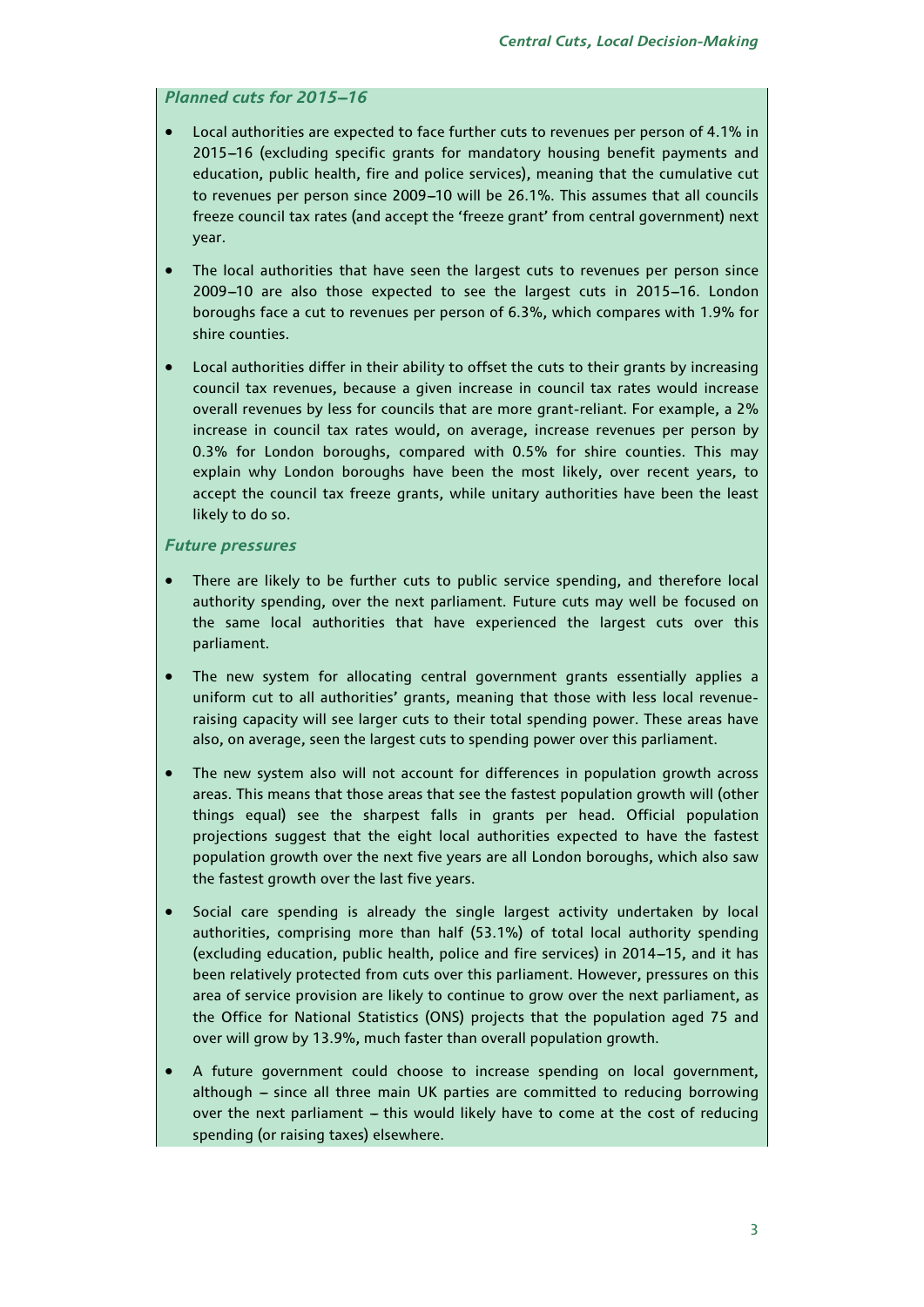• Another option for easing the pressure on some local authorities would be to increase the cap on council tax rises before a local referendum is required (which is set at  $2\%$  for  $2015-16$ ) and/or change the mechanism for allocating central government grants to distribute these in a way that implies more equal cuts to local authorities' total revenues.

## **1. Introduction**

During this parliament, the coalition government has cut spending on public services in real terms (that is, after accounting for economy-wide inflation). It has reduced current (i.e. non-investment) spending on public services by 8.8% over the five years from 2009– 10 to 2014–15. Responsibility for delivering part of this spending cut was devolved to local authorities in England by cutting the grant made by central government to local government. The other major source of revenue for local authorities (council tax) also fell in real terms, at least in part due to the incentives provided by central government to local authorities not to increase council tax rates in nominal terms.

This briefing note uses data from the Department for Communities and Local Government (DCLG) to delve into a number of questions about how local governments in England have responded to the reductions in their revenues. They have been forced to cut back significantly on service spending, but not all local authorities have been affected equally or reacted in the same way. Here we look at the following questions:

- How has the size of cuts to current spending varied across local authorities?
- How have local authorities chosen to allocate cuts across specific service areas?
- How do the cuts to local government spending relate to the growth in spending that preceded them?
- How has each of the different components of local authorities' incomes (grant, council tax, service income and drawing-down of reserves) changed over the last five years?
- What is known about the cuts that different areas face in 2015–16 and what are the prospects for local authority budgets beyond that?

Our focus is on publicly-funded services, known as net service spending. On top of this, local authorities may provide (or commission) other services that are privately funded (e.g. through fees and charges) – net service spending plus services funded by fees and charges is known as gross service spending. We focus on publicly-funded services (i.e. net service spending) because this is the most relevant indicator of how local authority spending supports people in that area. However, focusing solely on net service spending may obscure some interesting distributional changes – for example, local authorities raising fees charged to some users for some services in order to focus scarce public funds on other priority areas or specific target groups. We therefore devote some discussion to changes in service income in Section 5.3.

We focus throughout on local authorities' resource (i.e. non-investment) spending. Capital spending by local authorities has also been cut significantly – falling by 16.8% in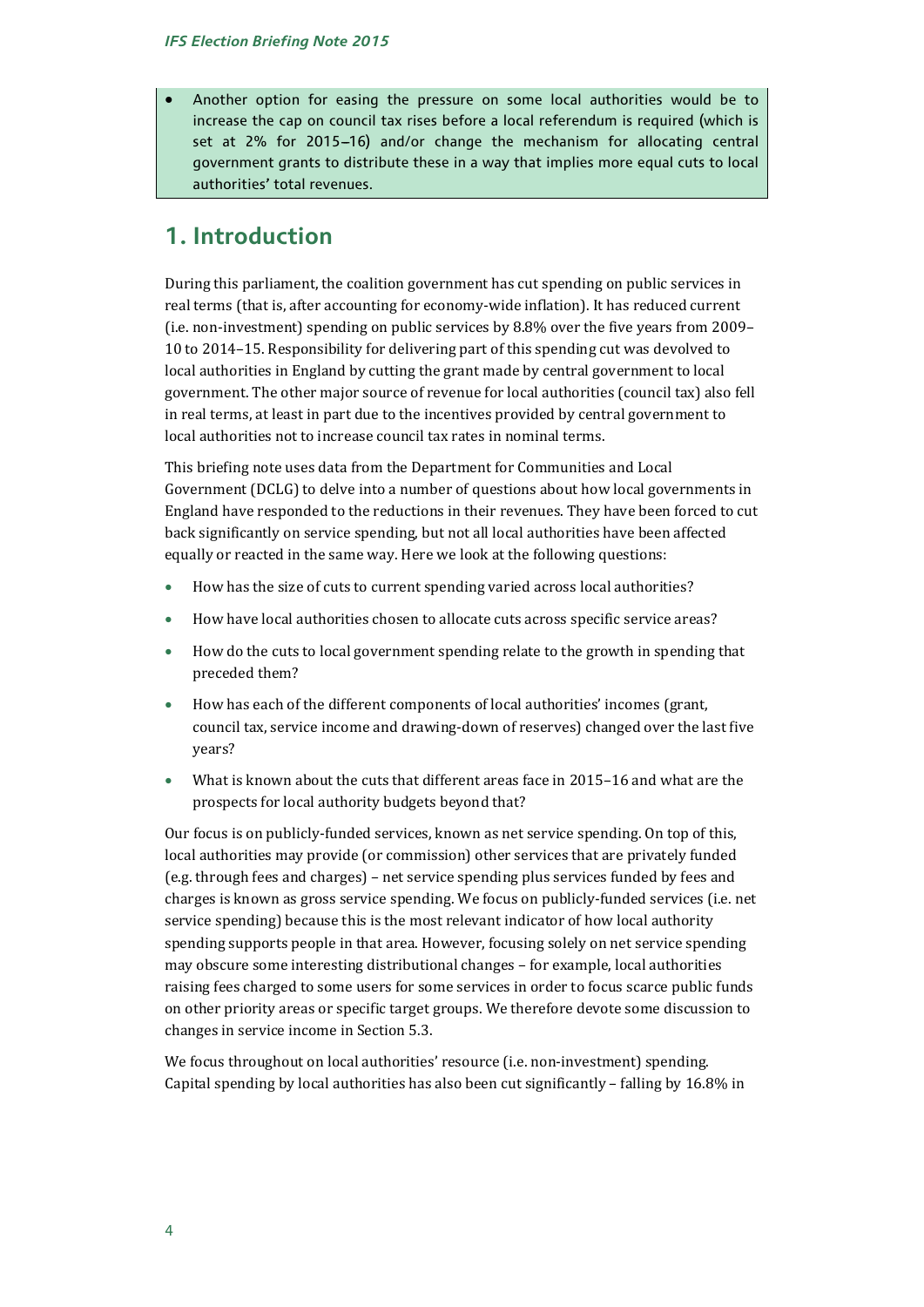real terms between 2009–10 and 2013–14.[2](#page-5-0) We also focus only on a subset of locallyprovided services: specifically, we exclude police, fire and rescue, education, and public health services. The first two are excluded because these services are funded by specific grants to separate authorities and locally-levied precepts; therefore, local authorities do not have any choice over how much is spent on these services or how they are delivered. The last two are excluded because of changes over time in how much of the funding for these services is channelled through, and controlled by, local authorities. These exclusions are discussed in more detail in Section 2.

The rest of the briefing note proceeds as follows. Section 2 outlines the scale of cuts to overall local government net service spending and discusses how we compare spending over time given changing responsibilities of local authorities. Section 3 considers how the size of cuts has varied across regions and across local authorities. Section 4 considers how the cuts have been allocated across service areas and places the recent cuts in the context of the growth of local authority spending from 1997–98 to 2009–10. Section 5 provides more information on why cuts to net service spending differed across local authorities by examining changes in different sources of local government revenues. Section 6 describes the cuts to local authority spending power planned for 2015–16 and how these relate to cuts already experienced by different local authorities over the last five years. Finally, Section 7 concludes by laying out some of the challenges surrounding local government spending in the future.

## **2. The scale of local government spending cuts**

Table 2.1 shows the level of local government spending under a number of different definitions of total spending. Overall, local government service spending was £116.5 billion (17.1% of total current public spending) in 2009–10 and £95.0 billion in 2014–15 (13.9% of total current public spending). All figures are in 2015–16 prices.[3](#page-5-1) However, changes in the responsibilities of local governments over the period mean that these figures are not directly comparable.

First, the figure for 2014–15 includes public health spending and some additional social care spending, responsibility for which was transferred from the Department of Health to local authorities in 2013–14 and 2011–12 respectively, and which are funded through specific grants (the public health grant and the Learning Disability and Health Reform Grant). Second, local authority spending on education has declined significantly since 2009–10, as a result of growth in the number of academies, which are funded directly by central government rather than by local authorities. Therefore, the decline in local government spending on education does not necessarily reflect a decline in education services provided locally. Excluding public health, new social care responsibilities and education gives a more accurate comparison of the cuts to local government services over this period. Net local government spending on non-education, non-public-health services

<span id="page-5-0"></span> $2$  Real-terms growth rates are calculated taking into account economy-wide inflation as measured by the GDP deflator, available a[t https://www.gov.uk/government/collections/gdp-deflators-at-market-prices-and](https://www.gov.uk/government/collections/gdp-deflators-at-market-prices-and-money-gdp)[money-gdp.](https://www.gov.uk/government/collections/gdp-deflators-at-market-prices-and-money-gdp) Local authority capital receipts and expenditure out-turns are available at [https://www.gov.uk/government/collections/local-authority-capital-expenditure-receipts-and-financing.](https://www.gov.uk/government/collections/local-authority-capital-expenditure-receipts-and-financing) Figures for capital spending in 2014-15 were not available at the time of writing.

<span id="page-5-1"></span><sup>&</sup>lt;sup>3</sup> All monetary figures quoted in the text of this briefing note are in 2015-16 prices, inflated/deflated using the GDP deflator.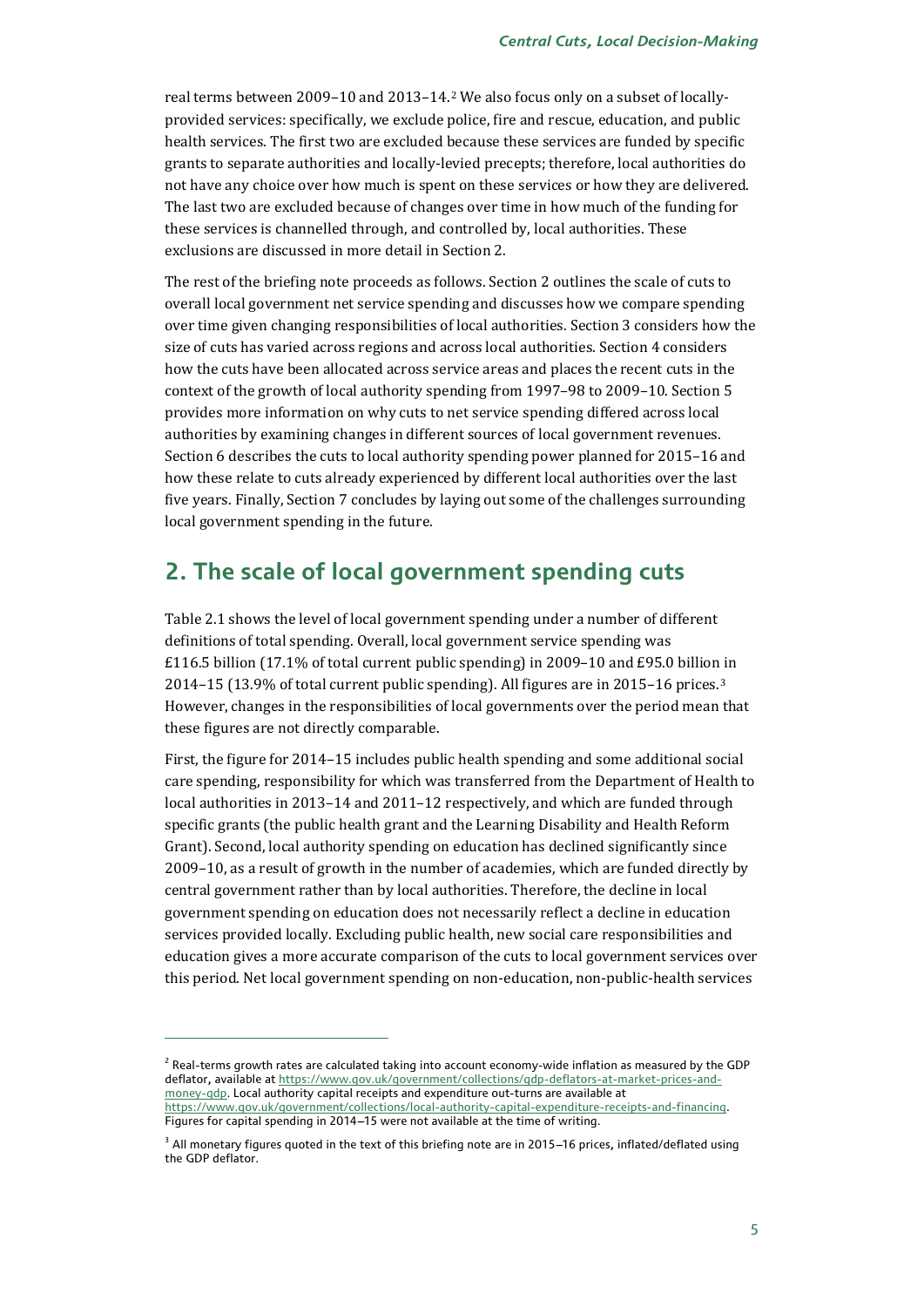| <b>Measure of local government</b><br>spending                                            | £ billion (2015–16 prices),<br>except where otherwise stated<br>2009-10 | Percentage<br>change |         |
|-------------------------------------------------------------------------------------------|-------------------------------------------------------------------------|----------------------|---------|
| Local authority net service<br>spending                                                   | 116.5                                                                   | 95.0                 | $-18.5$ |
| Excluding public health and<br>new social care responsibilities                           | 116.5                                                                   | 90.7                 | $-22.2$ |
| Also excluding education                                                                  | 66.5                                                                    | 53.7                 | $-19.3$ |
| Also excluding police and fire                                                            | 50.6                                                                    | 40.2                 | $-20.4$ |
| Net service spending per person<br>excluding public health,<br>education, police and fire | £969                                                                    | £742                 | $-23.4$ |

### Table 2.1. The scale of local government cuts, 2009-10 to 2014-15

Note: Net service spending is the overall level of service spending on a service net of any income from providing services. Net service spending excludes non-service current expenditure, such as mandatory housing benefit payments and debt and interest payments. In 2013-14, responsibility for public health was transferred from the Department of Health to local authorities, along with funding to cover these new responsibilities. Since 2011-12, the Department of Health has paid a new Learning Disability and Health Reform Grant to local authorities in return for local authorities assuming additional responsibilities for social care for adults with learning disabilities. To ensure consistency with the figures for 2009-10, 'services to young people' are classified as education spending, despite being reclassified as social care spending in the DCLG out-turns in 2014-15. All figures are in 2015-16 prices.

Source: Local government expenditure out-turns, available at

[https://www.gov.uk/government/collections/local-authority-revenue-expenditure-and-financing.](https://www.gov.uk/government/collections/local-authority-revenue-expenditure-and-financing)

(and including only a comparable measure of social care spending) fell from £66.5 billion in 2009–10 to £53.7 billion in 2014–15, a real-terms cut of 19.3%.

Another consideration in comparing local government spending relates to the different structures of local government in place across England. The primary tier of local government that we focus on here is that comprised by London boroughs, metropolitan districts, unitary authorities and shire counties, collectively known as single-tier and county councils (STCCs). For London boroughs and metropolitan districts, some spending is also undertaken by the Greater London Authority and specialist metropolitan transport and waste authorities. For shire counties, shire districts provide a lower tier of local government. Yet in these cases it is reasonably clear which STCCs service spending relates to. Somewhat removed from STCCs, however, are police and fire and rescue services, which are provided by further separate authorities and funded separately by specific central government grants and locally-levied precepts.

None of the STCCs has direct control over spending on police or fire and rescue services. We therefore exclude these a[re](#page-6-0)as of spending as well to get a more accurate picture of the spending cuts seen by STCCs.4 Police and fire and rescue services together have been cut at a slightly lower rate than the average rate for other local government services. Therefore, the measure of local government spending by STCCs that we will focus on in the remainder of this briefing note – that is, excluding police and fire and rescue, education, public health and the new social care responsibilities – fell in real terms by 20.4% from 2009–10 to 2014–15. For ease of exposition, we will henceforth refer to this measure of spending as 'net service spending' or 'spending'.

<span id="page-6-0"></span><sup>&</sup>lt;sup>4</sup> We also need to exclude police and fire and rescue services when we examine spending cuts at the level of individual local authorities (as we do in Section 3) because police and fire authority boundaries typically do not correspond to the local authority boundaries and so it is not possible to allocate police and fire and rescue spending to individual local authorities.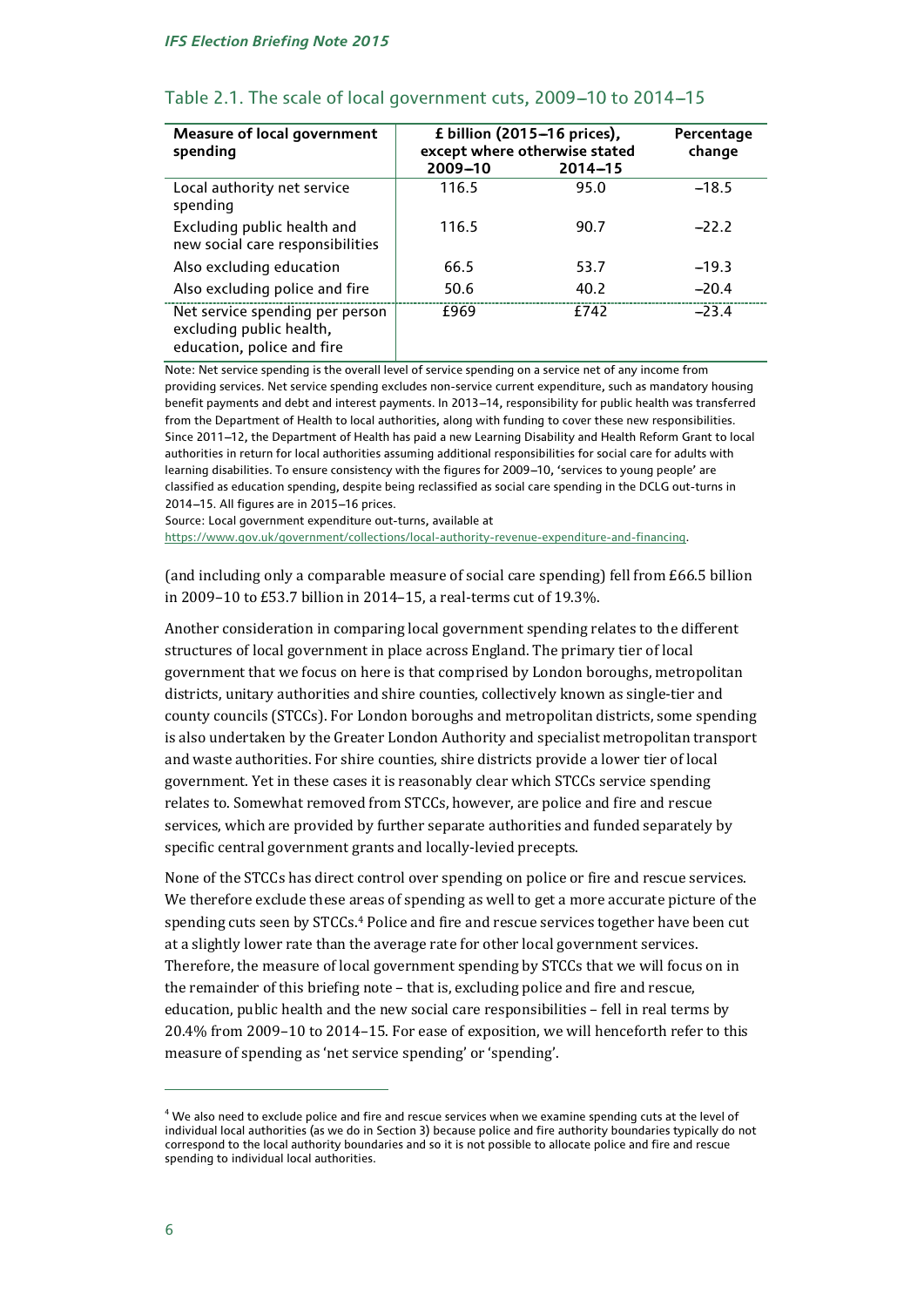While net spending on these service areas was cut by 20.4% between 2009–10 and 2014–15, the population of England actually grew by 3.9% over this period, meaning that this spending per person by STCCs fell by 23.4%.[5](#page-7-0) This briefing note mainly focuses on changes in spending per person in different local areas, as these provide a better indication (than do changes in total spending) of the change in the l[ev](#page-7-1)el of publiclyfunded services received by people in different areas of the country.6

An interesting question is how local government cuts relate to the cuts faced by central government departments. Overall departmental current spending fell by 8.8% from 2009–10 to 2014–15, so it may appear that the local government cuts were relatively harsh. However, some central government spending – notably for schools, NHS and aid spending – was protected over the period in real terms. Therefore, unprotected departmental expenditure saw greater cuts of 20.3% over the period. In this light, local government spending fell at a similar rate to the average for unprotected central government spending.

## **3. How have cuts varied across local authorities?**

Not all local authorities have seen the same cut to their net service spending. This section considers how spending cuts have varied across local authorities according to the region and the type of local government.

### **3.1 Regional differences in the cuts**

j

As shown in Figure 3.1, local government net service spending differs significantly across the regions of England. In 2009–10, spending per person in London was £1,415, nearly double spending per person in the South East of £785. London's relatively high spending is somewhat exceptional, but breaking down the total into its components shows that by far the biggest difference between London and the other regions was in transport spending. Some of London's higher spending may be explained by the extra spending required to cover higher costs of certain inputs into public services (e.g. wages) in London, while London's high transport spending may benefit people who do not live in London, such as tourists and those commuting into London from surrounding areas. Excluding transport spending, spending per person was 46% higher in London than in the South East in 2009–10.

The regions with the next-highest spending per person were the North East and North West, which are comparatively poor areas, while the regions with lowest spending were the East, East Midlands and South East, which are comparatively rich areas. The pattern of regional spending in 2009–10 therefore broadly aligned with the principle of

<span id="page-7-0"></span> $5$  Population estimates for 2009-10 from the ONS population estimates, available at [http://www.ons.gov.uk/ons/taxonomy/index.html?nscl=Population+Estimates,](http://www.ons.gov.uk/ons/taxonomy/index.html?nscl=Population+Estimates) and for 2014-15 from ONS population projections, available a[t http://ons.gov.uk/ons/taxonomy/index.html?nscl=Population+Projections.](http://ons.gov.uk/ons/taxonomy/index.html?nscl=Population+Projections)

<span id="page-7-1"></span> $6$  Spending per person is calculated as total spending in the local area divided by the number of people living in that area, rather than divided by the number of people using a specific service. The latter approach would give an inaccurate assessment of changes in spending levels if the ability to access services had also changed over time.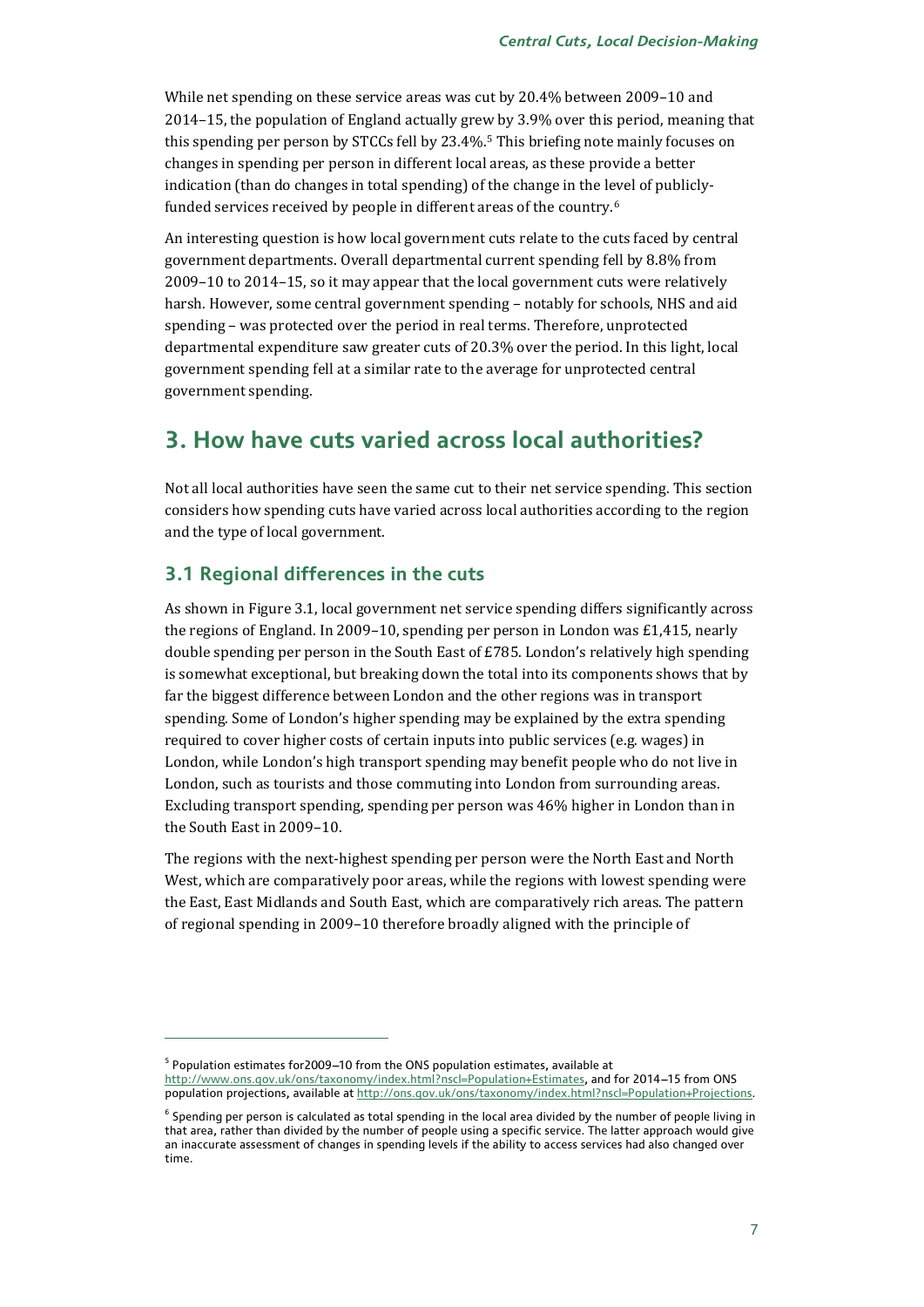

Figure 3.1. Net service spending per person across the regions of England, 2009-10

Note: Net service spending shown here excludes public health, education, police, and fire and rescue services. Source: Local government expenditure out-turns, available at

[https://www.gov.uk/government/collections/local-authority-revenue-expenditure-and-financing.](https://www.gov.uk/government/collections/local-authority-revenue-expenditure-and-financing)





Note: Net service spending shown here excludes public health, education, police, and fire and rescue services. Source: Local government expenditure out-turns, available at [https://www.gov.uk/government/collections/local-authority-revenue-expenditure-and-financing.](https://www.gov.uk/government/collections/local-authority-revenue-expenditure-and-financing)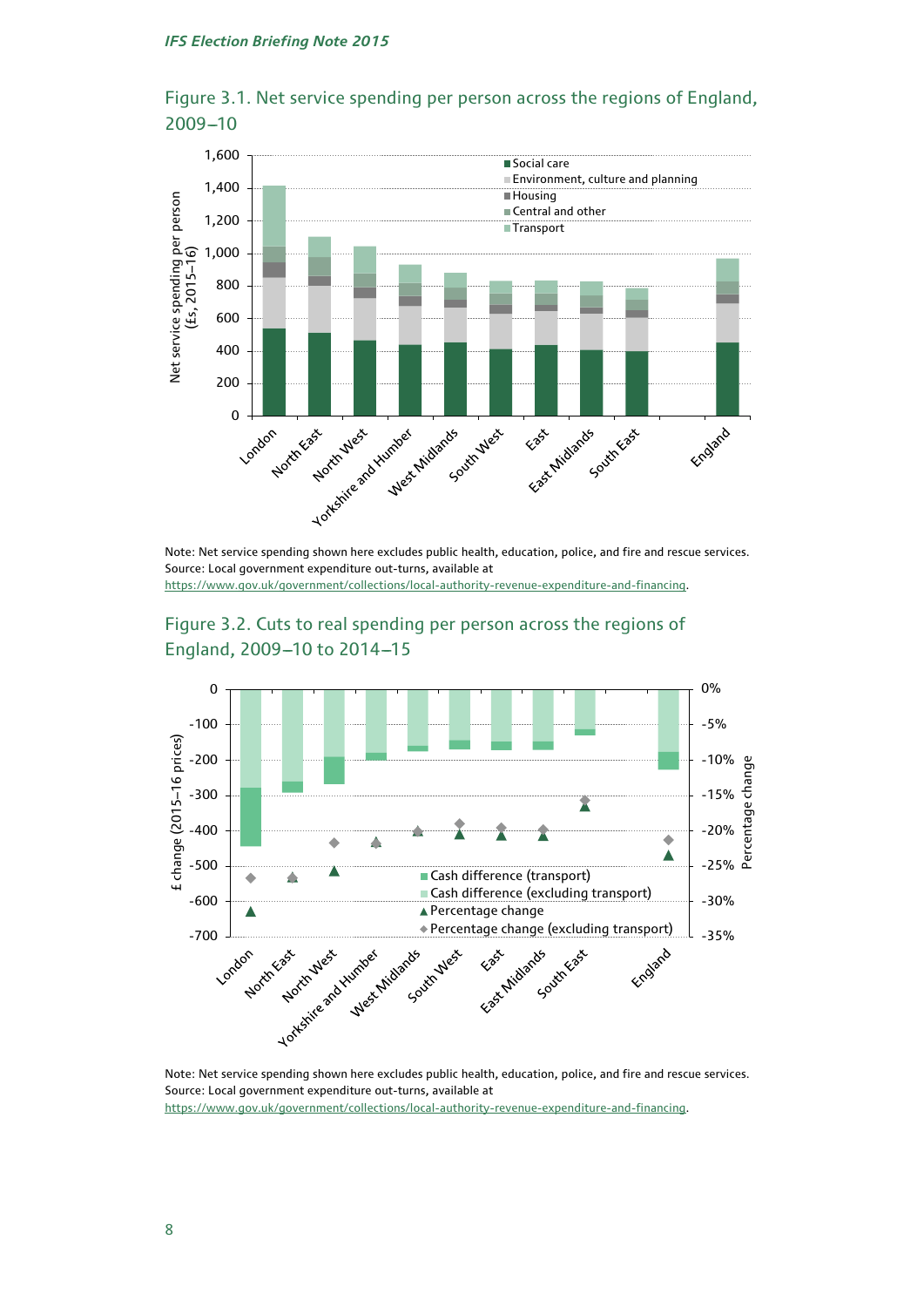equalisati[o](#page-9-0)n – that areas with higher local needs or higher costs require higher levels of spending.<sup>7</sup>

The size of cuts to spending per person between 2009–10 and 2014–15 across the regions of England shows a striking pattern (see Figure 3.2). Not only in cash terms, but also in percentage terms, spending cuts were highest in areas where spending was initially highest – London, followed by the North East and North West – and generally lowest in regions where spending was initially lowest. Net service spending per person in London was cut by 31.4%, nearly twice the cut (of 16.5%) seen by the South East. There was therefore convergence in the level of spending across regions; in 2009–10, spending per person was 80.1% higher in London than in the South East, but this had fallen to 48.0% higher by 2014–15.

London's large percentage fall is somewhat explained by transport spending, the cuts to which account for more than a third of the total reduction in London's service spending. Excluding transport spending – also shown in Figure 3.2 – London saw virtually the same cut to net service spending per person (26.7%) as seen in the North East (26.7%), but this was still more than one-and-a-half times as large as the cut to spending in the South-East (of 15.7%).

It is important to remember that these figures encompass only *net* service spending, and therefore exclude transport spending that is funded by service income and fares and also exclude capital spending on transport. For London, the largest items of net transport service spending are net subsidies to Transport for London and concessionary fares. Transport for London's net subsidy from the Greater London Authority was cut by 55% in real terms between 2009–10 and 2014–15. Comparing its budgets for these years reveals that the main way it coped with this cut was by increasing revenue from fares, which grew by 28.0% in real terms over the period.[8](#page-9-1)

### **3.2 Variation in the size of cuts across local authorities**

Of course, most decisions about local government spending are made by local authorities rather than at the regional level (the exceptions being spending by the Greater London Authority and regional waste and transport authorities). To gain a deeper understanding of how the cuts have varied across local authorities, it is useful to compare spending at the local authority level.

One complication with comparing spending between local authorities is the different structures of local government in place in England. To ensure spending by county councils is comparable to that by single-tier local authorities, we allocate all spending by shire districts to the shire county level. For metropolitan districts, some transport, environment and refuse spending takes place under separate authorities, to which districts pay levies for the service, and the Greater London Authority manages significant expenditures in London, most notably transport spending. We allocate spending to separate local authorities in proportion to the levy paid by them or in proportion to population size if no levy was paid.

<span id="page-9-0"></span> $<sup>7</sup>$  For an overview of how the principle of equalisation has historically been applied, see House of Commons</sup> Library, 'English local government finance: issues and options', Research Paper 14/43, 2014, [http://www.parliament.uk/briefing-papers/RP14-43.pdf.](http://www.parliament.uk/briefing-papers/RP14-43.pdf)

<span id="page-9-1"></span> $8$  It also reduced operating costs by 6.4%. Transport for London's budgets for 2009-10 and 2014-15 are available a[t https://www.london.gov.uk/sites/default/files/archives/gla-budget-docs-0910bud-draft.pdf](https://www.london.gov.uk/sites/default/files/archives/gla-budget-docs-0910bud-draft.pdf) and [https://www.london.gov.uk/sites/default/files/MayorsFinalBudget2014-15.pdf,](https://www.london.gov.uk/sites/default/files/MayorsFinalBudget2014-15.pdf) respectively.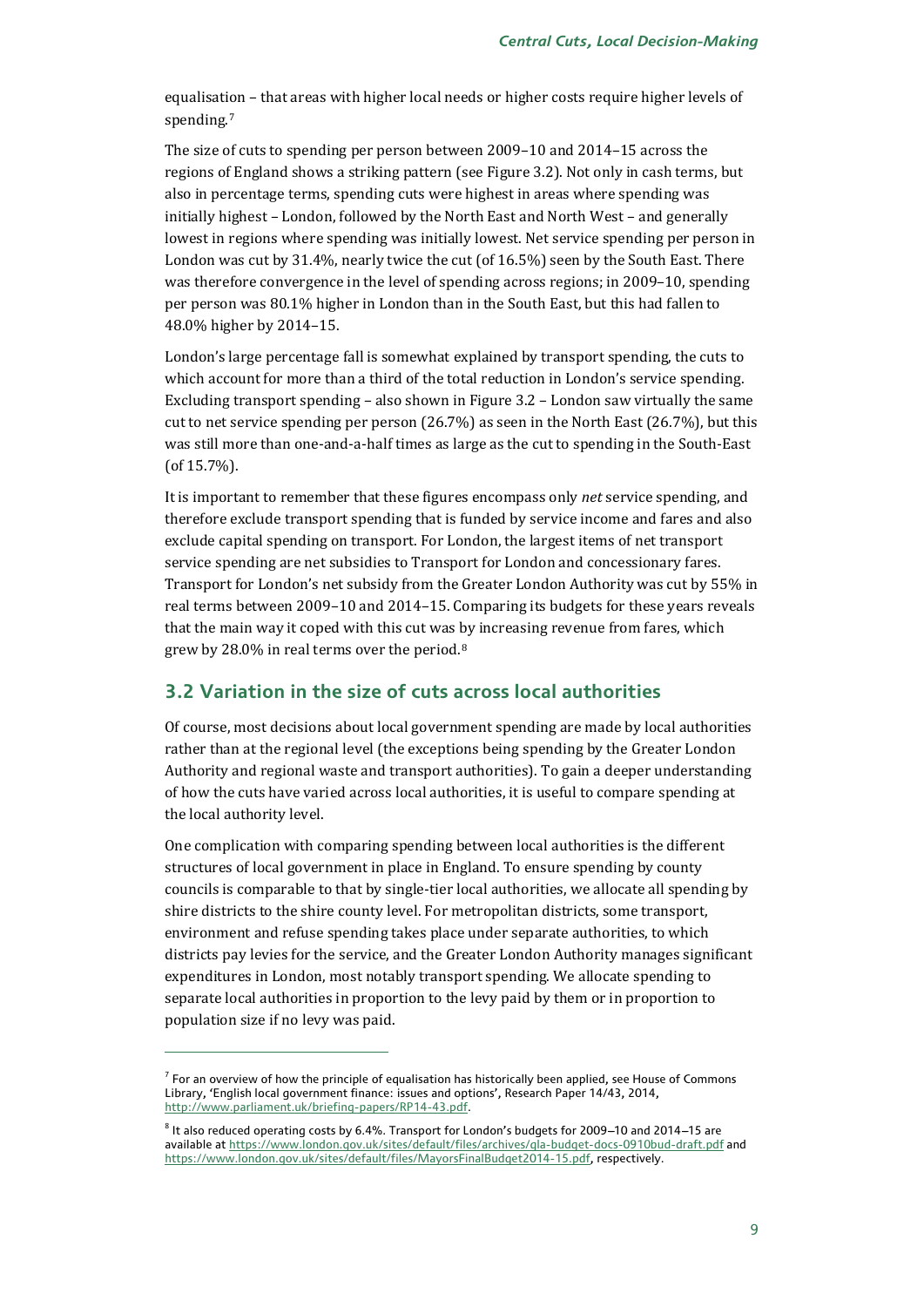Figure 3.3 shows that there has been wide variation in the size of cuts to service spending per person seen by local authorities. The median cut to local authority spending per person was 22.9%, but the changes in spending per person ranged from a cut of 46.3% (for Westminster) to a cut of 6.2% (for North East Lincolnshire).

An interesting pattern emerges when we consider different types of local authority separately. Similar to the regional pattern presented in Section 3.1, London boroughs in general saw the largest cuts to service spending per person, followed by metropolitan





Note: The Isles of Scilly are excluded as an outlier. Net service spending shown here excludes public health, education, police, and fire and rescue services. Source: Local government expenditure out-turns, available at

[https://www.gov.uk/government/collections/local-authority-revenue-expenditure-and-financing.](https://www.gov.uk/government/collections/local-authority-revenue-expenditure-and-financing)





Note: The Isles of Scilly are excluded as an outlier. Net service spending shown here excludes public health, education, police, fire and rescue, and transport services. Source: Local government expenditure out-turns, available at

[https://www.gov.uk/government/collections/local-authority-revenue-expenditure-and-financing.](https://www.gov.uk/government/collections/local-authority-revenue-expenditure-and-financing)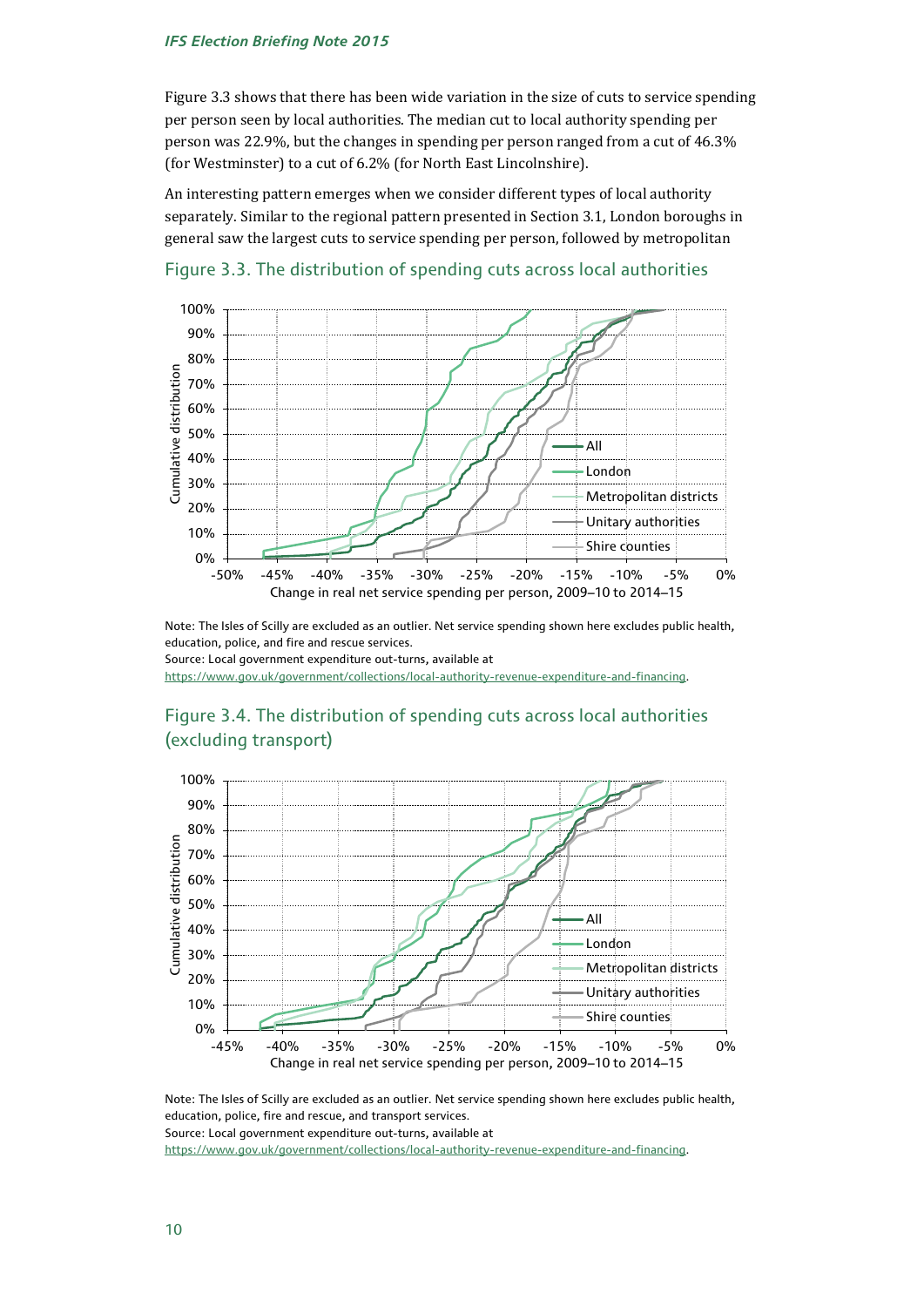districts. Shire counties in general saw the smallest cuts to spending per person. In fact, all London boroughs saw per-person spending cuts greater than those for all but a third of shire counties. Nevertheless, there remained dispersion in the size of cuts within each type of local authority. For example, while a quarter of metropolitan districts cut spending per person by more than 32%, another quarter cut spending per person by less than 18%.

As noted above, a significant proportion of London's large cuts are explained by cuts to transport spending. Excluding transport spending (see Figure 3.4), the median cut to net service spending per person in London (25.7%) was actually slightly lower than that in metropolitan districts (26.5%), and the distribution of spending cuts was broadly similar between London boroughs and metropolitan districts. However, even after excluding transport spending, it remains true that cuts to local government spending per person were lowest on average in shire counties.

## **4. Which service areas have been most affected?**

Local authorities are responsible for providing a range of services. Figure 4.1 shows the proportion of local government net service spending devoted to each of the service areas provided by local government in 2009–10, excluding education, police and fire. By far the largest service area was social care, accounting for just under half of this measure of spending, followed by transport (15%) and environment and refuse (10%). A number of smaller spending areas made up the remainder, including housing, culture, and planning and development, which each accounted for between 2% and 6% of total spending.



### Figure 4.1. The composition of local government spending, 2009-10

Note: Net service spending shown here excludes education, police, and fire and rescue services. Source: Local government expenditure out-turns, available at [https://www.gov.uk/government/collections/local-authority-revenue-expenditure-and-financing.](https://www.gov.uk/government/collections/local-authority-revenue-expenditure-and-financing)

## **4.1 Which service areas have experienced the largest cuts?**

Faced with cuts to local government net service spending per person averaging 23.4%, local authorities had to decide how to allocate these cuts across spending areas. Figure 4.2 shows that, on average, all spending areas saw cuts to spending per person between 2009–10 and 2014–15. However, the extent of the cuts varied across services. Other than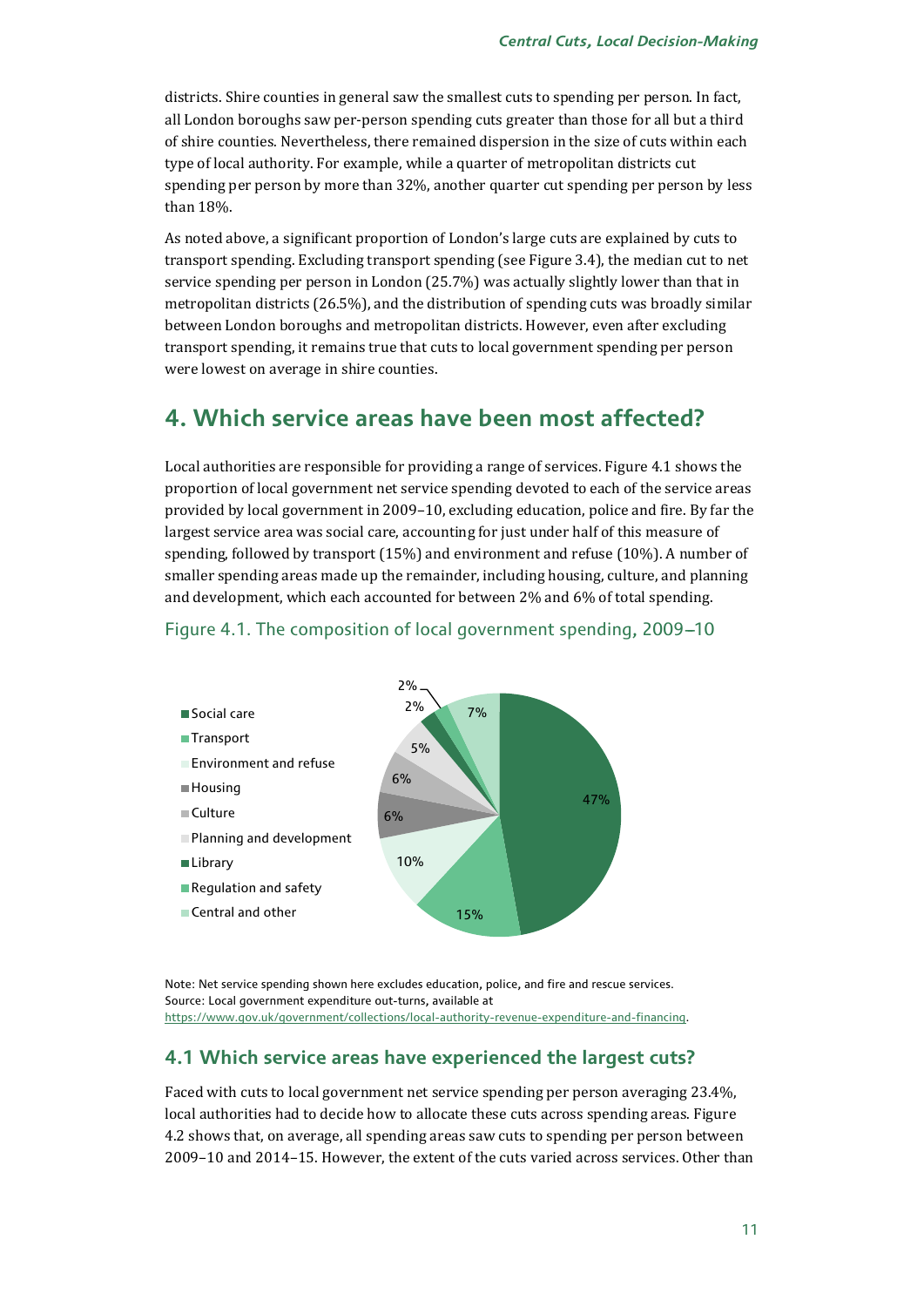central and other services, environment and refuse saw the smallest average cut to spending per person of 10.7%. The next most protected area was social care, seeing a cut to spending per person of 16.7%. Because social care is such a large component of local spending, protecting it in this way means that cuts to most other service areas have been significantly larger than the average. Transport, housing, culture, library, and regulation and safety services all saw cuts to net spending per person of more than 30%, while net spending on planning and development services was cut by more than half.

Given the variation in the size of spending cuts across local authorities documented in Section 3.2, the national average spending cuts for specific service areas may not give a useful indication of the cuts experienced by individual authorities or types of authority. One particular spending area where this may be the case is transport spending, since, as noted in Section 3.1, this was initially much higher for London boroughs than other types of local authorities and accounted for a large portion of London's high spending cuts. Figure 4.3 compares the average cuts to transport service spending per person experienced by different types of local authority. The graph confirms that it was in fact London boroughs that saw, on average, the largest cuts to net transport service spending per person in both cash and percentage terms. Metropolitan districts, unitary authorities and shire counties all experienced similar percentage cuts to their transport spending (of between 25% and 30% per person), although – due to their higher initial spending on transport – this amounted to a larger cut in cash terms for metropolitan districts.

It is important to consider the variation across individual local authorities in the extent to which they have cut specific spending areas. The cumulative distribution of spending cuts for four spending areas is shown in Figure 4.4. Because of the differences in transport





social care spending in 2014-15 excludes new responsibilities that were transferred to local authorities between 2009-10 and 2014-15 through the Learning Disability and Health Reform Grant, as well as 'services to young people', which were reclassified from education to social care spending in 2014-15. Source: Local government expenditure out-turns, available at [https://www.gov.uk/government/collections/local-authority-revenue-expenditure-and-financing.](https://www.gov.uk/government/collections/local-authority-revenue-expenditure-and-financing)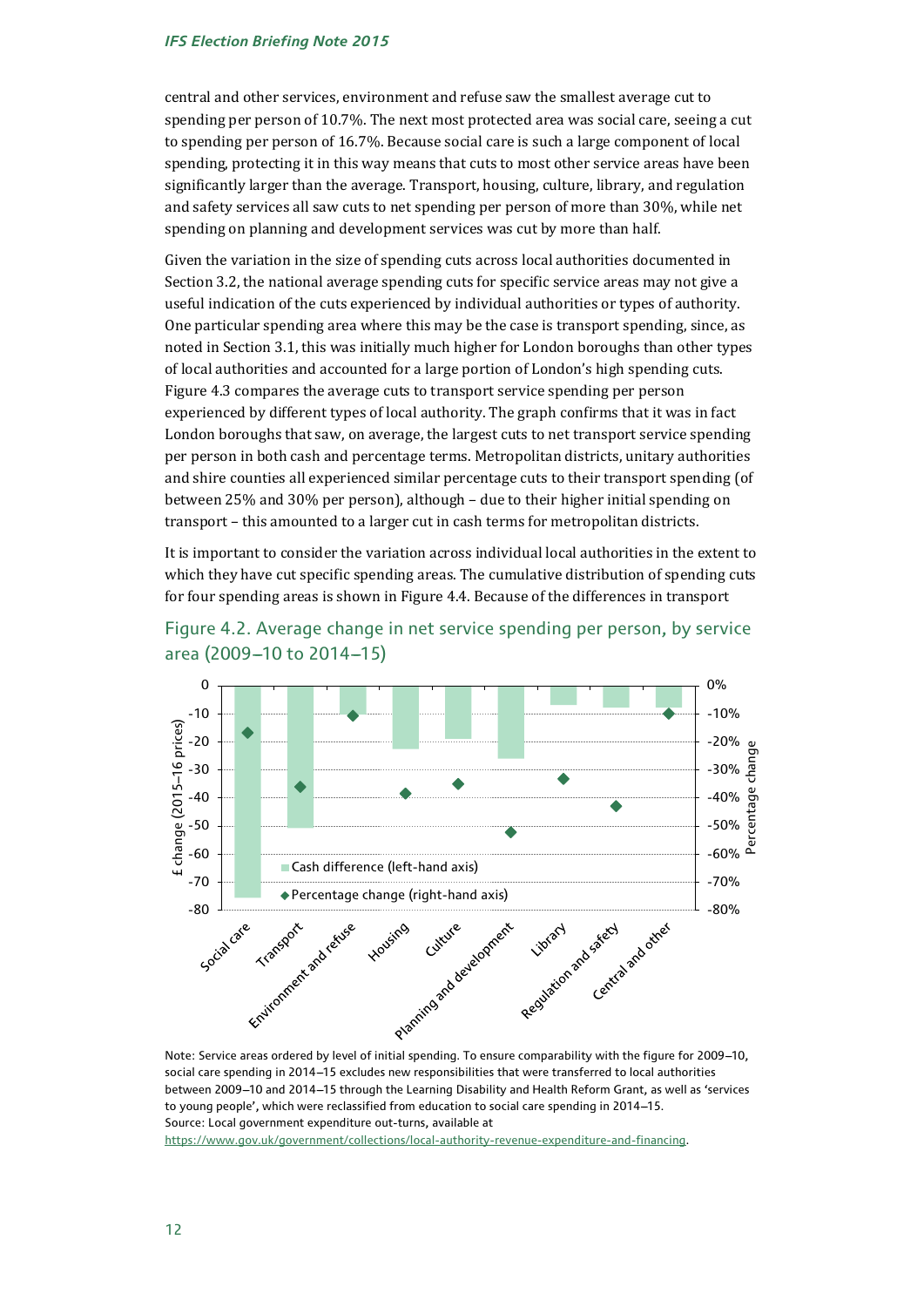cuts between London boroughs and other local authorities, transport is considered separately for London.

The graph shows considerable variation between local authorities in the cuts to specific service areas. While planning and development was cut on average the most, a small number of authorities actually increased net spending on planning and development over the period. As expected (given the data presented in Figure 4.3), transport spending was





[https://www.gov.uk/government/collections/local-authority-revenue-expenditure-and-financing.](https://www.gov.uk/government/collections/local-authority-revenue-expenditure-and-financing)

## Figure 4.4. The distribution of per-person spending cuts across service areas



Source: Local government expenditure out-turns, available at [https://www.gov.uk/government/collections/local-authority-revenue-expenditure-and-financing.](https://www.gov.uk/government/collections/local-authority-revenue-expenditure-and-financing)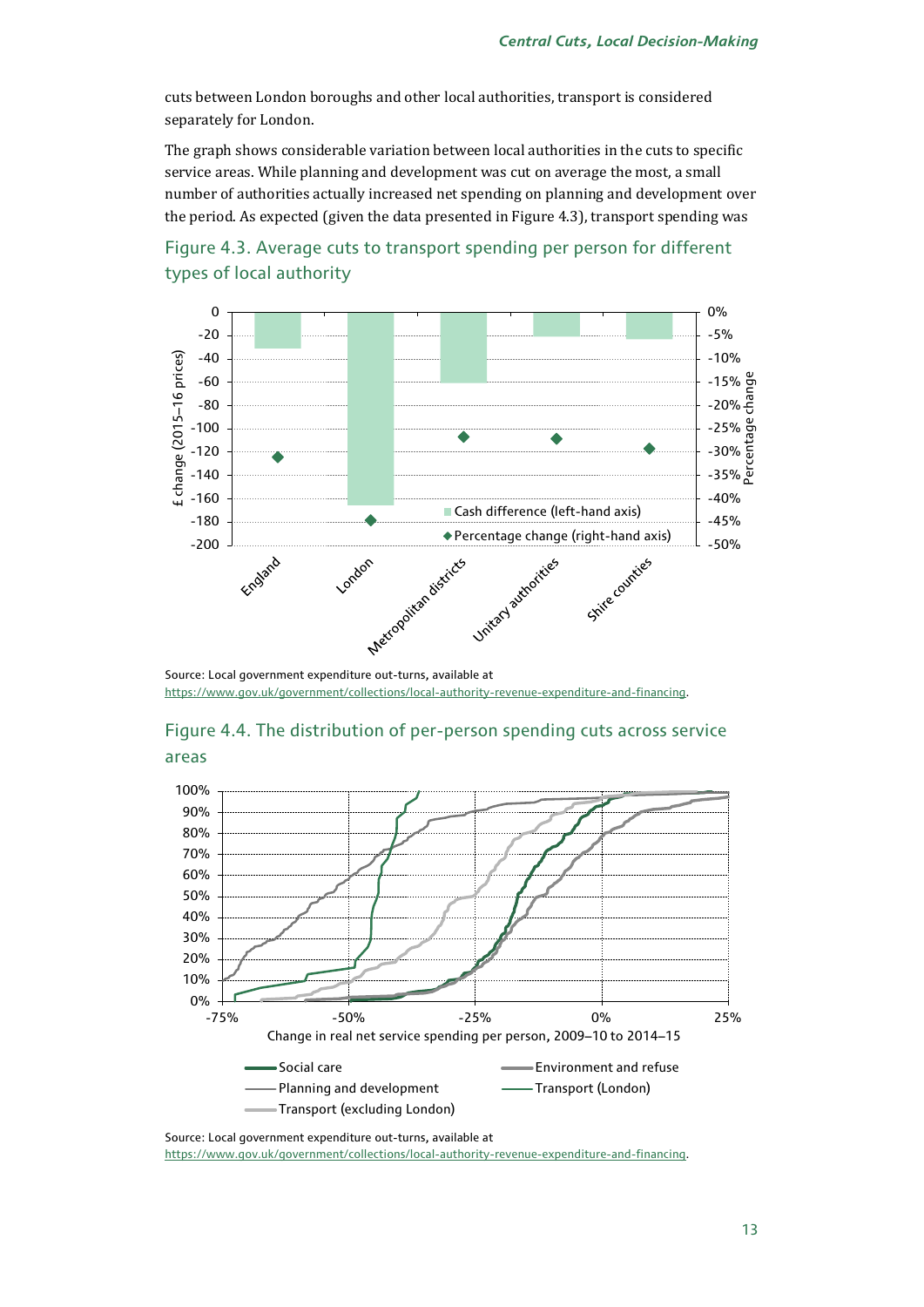in general cut by more per person in London than in other areas of the country, but 15% of other local authorities actually saw higher cuts per person to their transport budget than the average seen by London boroughs. Of the four spending areas, there was least dispersion in the size of social care spending cuts, but even so one-in-ten local authorities cut net spending by more than 30% per person, while one-in-fifteen authorities increased spending per person.

Some of the variation between local authorities in the cuts to specific service areas will simply be driven by differences in the overall cuts to spending being implemented by different authorities. However, Figure 4.5 indicates that this is not the whole story – some of the variation is driven by local authorities having different priorities from one another. It shows the extent to which spending on a particular service was cut by more or less than the average budget cut experienced in the local authority. Positive values mean that the service area saw a smaller per-person cut than the overall average for the authority (i.e. the service area was relatively favoured), while negative values indicate that the service area saw larger cuts. For example, a value of +10 for social care means that social care spending per person was cut by 10 percentage points less than the overall spending cut in that local authority; so, if the local authority cut spending per person overall by 20%, then social care experienced a 10% cut to its spending per person.



## Figure 4.5. The protection of specific services relative to local authorities' overall spending cuts

Note: The graph plots points in the distribution of the difference between the percentage spending cut an authority chose for a specific area and the overall percentage cut to spending that local authority experienced. The black bars show the range of the distribution, excluding the 10% of largest and smallest differences between the percentage cut to spending in the service area and the overall percentage cut to spending. Service areas ordered by level of initial spending.

Source: Local government expenditure out-turns, available at

[https://www.gov.uk/government/collections/local-authority-revenue-expenditure-and-financing.](https://www.gov.uk/government/collections/local-authority-revenue-expenditure-and-financing)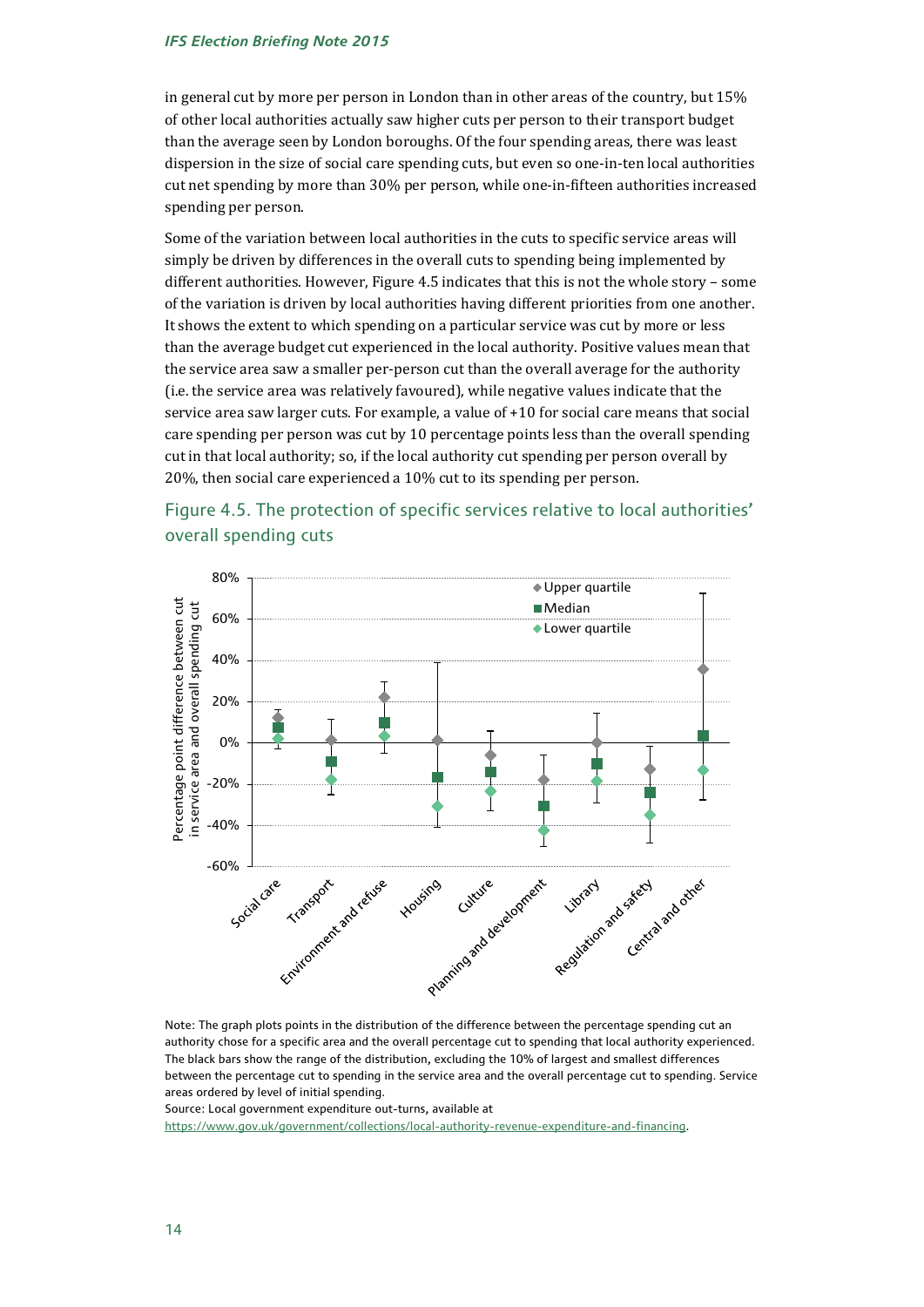Figure 4.5 confirms the picture presented by Figure 4.2 that, on average, social care and environment and refuse spending were relatively protected, while all other areas of spending experienced larger cuts. More than half of local authorities reduced social care spending by more than 7.4 percentage points less than the overall percentage cut to their budgets; in fact, fewer than a quarter of local authorities cut spending on social care by more than the overall percentage cut to their budget.

However, there was more variation in relative protection granted to other spending areas. In particular, whilst at the median housing services were cut by 16.5 percentage points more than overall spending, more than a quarter of authorities (including many London boroughs and metropolitan districts) actually cut housing spending by less than overall spending. For some areas, this reflects a decision to increase discretionary housing benefit payments (which are included in net service spending), which may well have been in re[sp](#page-15-0)onse to the changes that have been made during this parliament to housing benefit.<sup>9</sup> For example, the council that showed the greatest relative protection to housing service spending was Lambeth, which increased spending on discretionary housing benefits from £161,000 to £1.7 million between 2009–10 and 2014–15. (Mandatory housing benefit payments from central government are not included in net service spending.)

## **4.2 How does the size of recent cuts relate to the growth of local**  authority spending prior to 2009-10?

The cuts to local authority spending that began in 2009–10 were preceded by a long period of growth in spending. Figure 4.6 compares the growth in spending in specific service areas from 1997–98 to 2009–10 with the cut to spending that followed. There are a number of difficulties in constructing a consistent series for spending over this period:

- The rest of this briefing note has considered net service spending. However, data for this measure are not available as far back as 1997–98. Therefore, in this subsection, we instead present figures for net current spending. For most service areas, there is little difference between net service spending and net current spending. However, for housing, net current spending is much larger than net service spending because the former includes mandatory housing benefit payments that are made by local authorities but are determined and funded by central government. Mandatory housing benefit payments have tended to grow more quickly over time than discretionary housing spending, and as a result the path of net current spending on housing over time looks very different from that of net service spending on housing. We therefore exclude housing spending from the analysis in this subsection.
- A further complication is that it is not possible to compare service spending at the same level of detail as has been used for most of the briefing note. In earlier years' data, figures for spending on culture, environment and refuse, and planning and development are reported in a single category. This is unfortunate because they have followed markedly different paths from one another since 2009–10.

<span id="page-15-0"></span><sup>&</sup>lt;sup>9</sup> See A. Hood and D. Phillips, 'Benefit spending and reforms: the coalition government's record', IFS Briefing Note, BN160, 2015[, http://election2015.ifs.org.uk/uploads/publications/bns/BN160.pdf.](http://election2015.ifs.org.uk/uploads/publications/bns/BN160.pdf)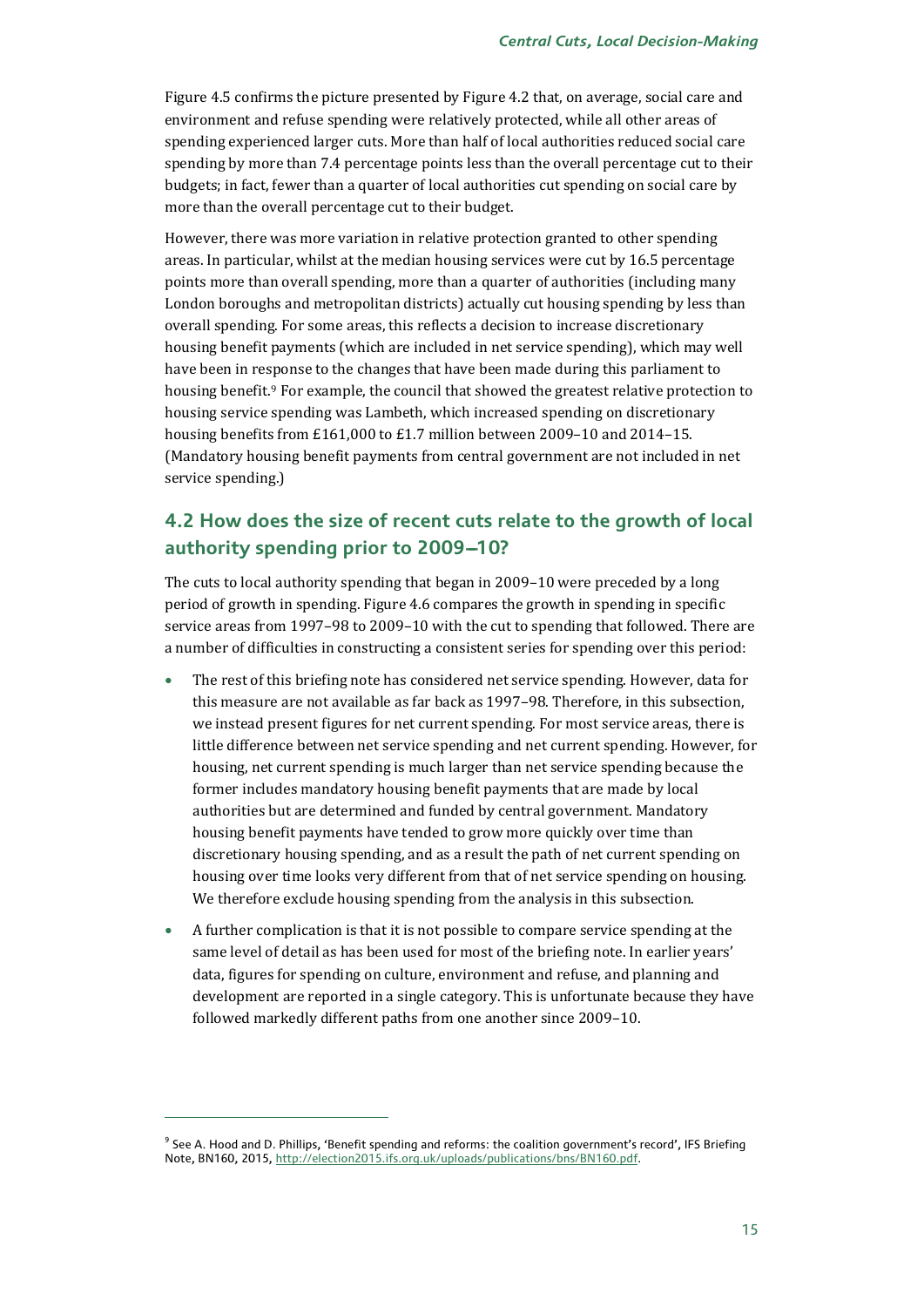Figure 4.6. Historical comparison of the growth of local government spending up to 2009-10 with the cuts that followed



Note: An accounting change in 2009-10 means that figures for 1997-98 and 2009-10 are not directly comparable, but in practice (for the spending areas shown here) this makes little difference. It is possible that local authorities' spending responsibilities within service areas changed over time. Source: Local government expenditure out-turns, available at [https://www.gov.uk/government/collections/local-authority-revenue-expenditure-and-financing,](https://www.gov.uk/government/collections/local-authority-revenue-expenditure-and-financing) with archived data for 1997-98 available at [http://webarchive.nationalarchives.gov.uk/20121108165934/http://www.communities.gov.uk/localgovernme](http://webarchive.nationalarchives.gov.uk/20121108165934/http:/www.communities.gov.uk/localgovernment/localregional/localgovernmentfinance/statistics/revenueexpenditure/) [nt/localregional/localgovernmentfinance/statistics/revenueexpenditure/.](http://webarchive.nationalarchives.gov.uk/20121108165934/http:/www.communities.gov.uk/localgovernment/localregional/localgovernmentfinance/statistics/revenueexpenditure/)

The fastest area of growth between 1997–98 and 2009–10 was transport spending, which doubled in real terms over this period (growing by an average 5.9% a year). This was also the area that saw the largest cuts from 2009–10 onwards (averaging 8.5% a year) – bringing spending back to the same level in real terms as was last seen in 2002– 03. Spending on social care and culture, environment and planning saw similar growth to each other up to 2009–10 (around 4.5% per year) but followed markedly different paths thereafter, with social care being the most protected spending area. Social care spending has been cut back to the level it was in 2004–05, while spending on culture, the environment and planning has been cut back to the level it was in around 2000–01.

## **5. Changes in different sources of revenue for local authorities**

To help understand the variation in the size of spending cuts across local authorities documented in Sections 3 and 4, this section outlines the sources of revenue available to local authorities and how these changed between 2009–10 and 2014–15.

In 2009–10, local authorities had three main sources of revenue to finance net service expenditure: council tax; a formula grant, which provided general funding to councils; and specific grants earmarked for particular services. Councils also received specific grants to finance non-service current spending – the most significant being a grant to cover mandatory housing benefit payments. In addition, councils may gain income from providing services and may top up their spending by drawing down their reserves.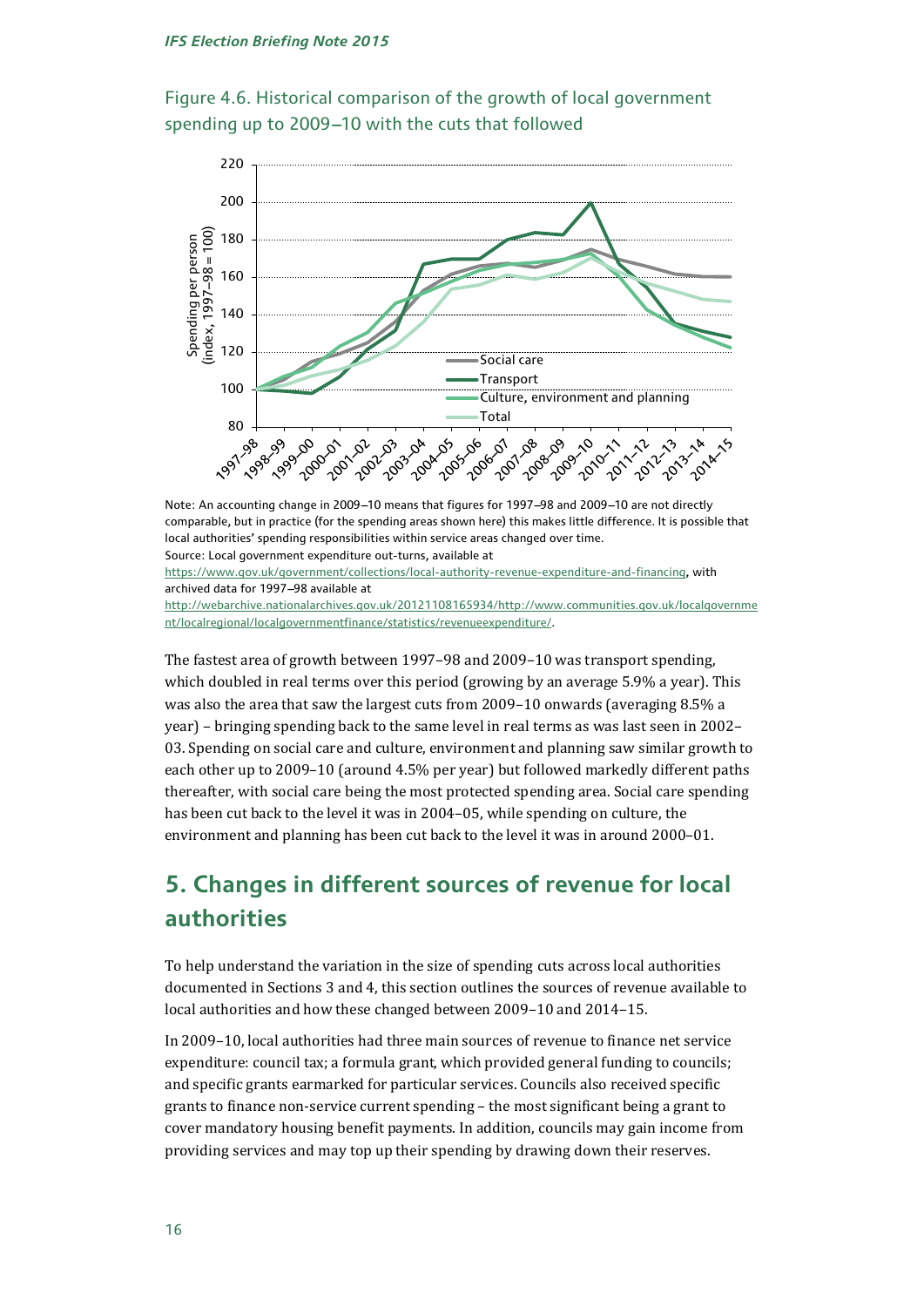



Note: Revenue shown here excludes grants and local precepts paid to police and fire and rescue services. Source: Local government revenue out-turns, available a[t https://www.gov.uk/government/collections/local](https://www.gov.uk/government/collections/local-authority-revenue-expenditure-and-financing)[authority-revenue-expenditure-and-financing.](https://www.gov.uk/government/collections/local-authority-revenue-expenditure-and-financing)

Service income – which makes up the difference between net and gross service spending – includes fees and charges, and is considered separately in Section 5.3. Changes in local authority reserves are considered in Section 5.4.

Figure 5.1 shows the sources of revenue available to STCCs (that is, excluding grants and local precepts paid to police and fire services) to finance net service spending, separating out education grants from other specific grants.

Comparison of local government revenues in 2009–10 with those in 2014–15 is complicated by a number of reforms over the period:

- First, a number of specific grants were rolled into the formula grant, changing the composition of central government grants and making it difficult to separately compare changes to the formula grant and changes to specific grants over time. Therefore, we take as our definition of grants the total grants available to local authorities to finance their net service spending, combining the formula grant and specific grants.
- Second, in 2013–14, the formula grant was replaced by the 'settlement funding assessment', which was divided into a revenue support grant and a portion of retained business rates collected locally (see Section 5.1).
- Third, council tax receipts reported by local authorities in 2009–10 were inclusive of council tax benefit (CTB) payments. These payments were not actually paid by local residents but instead local authorities claimed them from the Department for Work and Pensions. In 2013–14, the nationwide CTB scheme was replaced by local council tax support (CTS) schemes. Consequently, council tax receipts reported by local authorities no longer included CTB payments but instead only the amount of council tax actually collected locally. To ensure comparability between council tax receipts in 2009–10 and 2014–15, we add to council tax receipts in 2014–15 the amount of council tax revenue that councils estimate they have forgone in 2014–15 by providing CTS. This gives us a figure for gross council tax in 2014–15 that is comparable to the definition of council tax revenues available in 2009–10. We also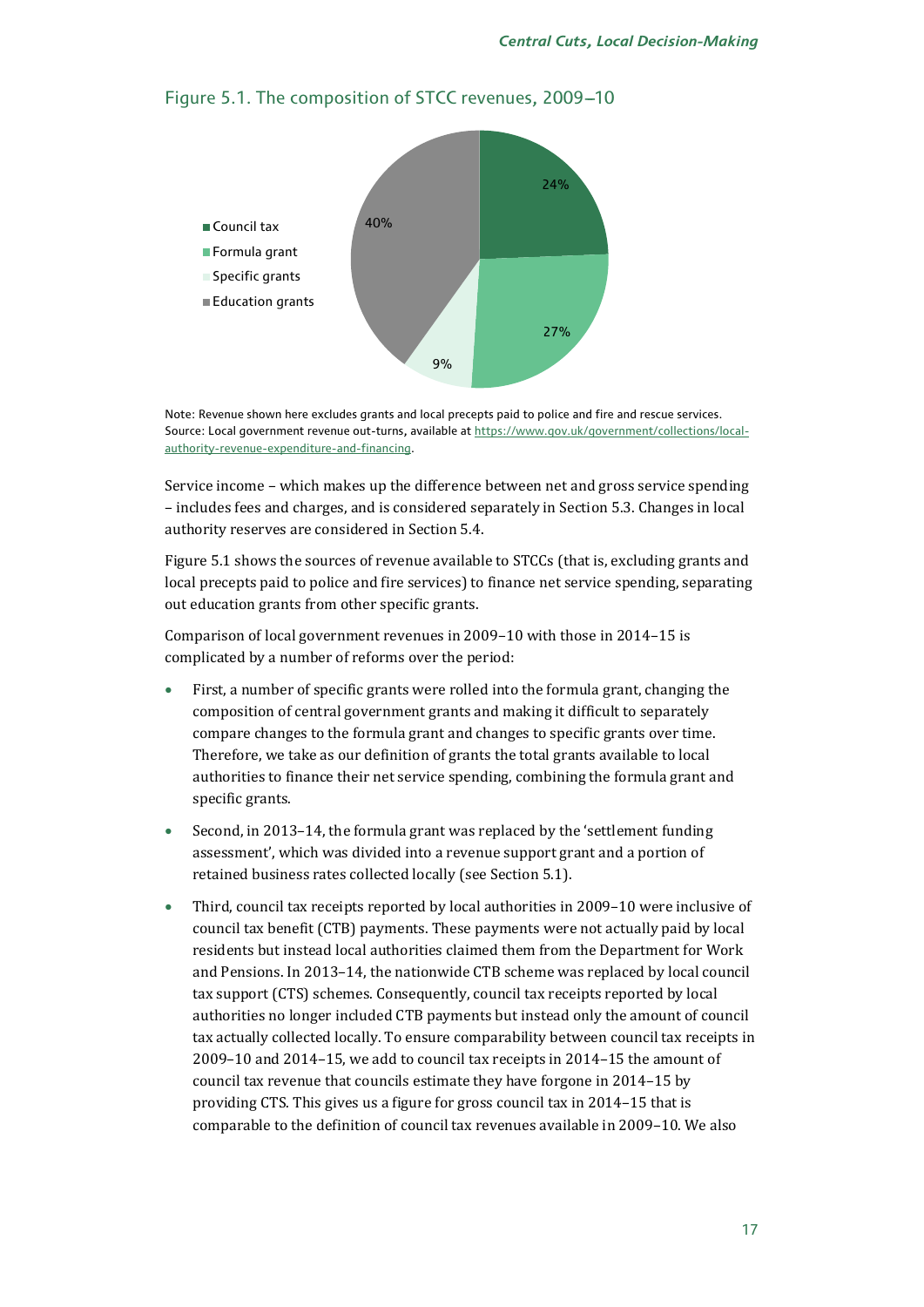subtract this figure from the size of the grants received by councils so as not to double count this revenue.

• Fourth, each year since 2011–12, councils have been offered a grant to freeze council tax rates in cash terms. DCLG reports the council tax freeze grant as part of the settlement funding assessment. However, we include it here as part of council tax revenues, rather than in government grant. This is to ensure that any changes in government grant described here do not reflect decisions by local authorities about whether or not to freeze their council tax rates.

As well as making the adjustments described above, for the rest of this section – to aid comparison with the definition of spending used in Sections 2–4 – we focus on the sources of revenue that are available to councils to fund non-education, non-public-health net service spending. To do this, we subtract from local authority revenues those grants that are specifically labelled as being for education or public health. The resulting measure of revenues (in total and per person) is described in Table 5.1.

Overall, the measure of revenues shown in Table 5.1 fell by 19.9% between 2009–10 and 2014–15; on a per-person basis, the fall was larger, at 22.9%. Council tax receipts actually increased by 3.2% in real terms, although this rise was slightly lower than population growth over the period, meaning that council tax receipts per person fell slightly.[10](#page-18-0) Meanwhile, central government grants per person fell by nearly 40%. Consequently,

|                                                                                               | 2009-10 | $2014 - 15$ | Percentage<br>change |
|-----------------------------------------------------------------------------------------------|---------|-------------|----------------------|
| Revenues (£m)                                                                                 |         |             |                      |
| Total excluding housing benefit grant,<br>education, public health, fire and police<br>grants | 60,869  | 48,754      | $-19.9$              |
| Central government grants*                                                                    | 36,071  | 22,975      | $-36.3$              |
| Council tax*                                                                                  | 24,733  | 25,524      | $+3.2$               |
| Revenues per person (£)                                                                       |         |             |                      |
| Total excluding housing benefit grant,<br>education, public health, fire and police<br>grants | 1,166   | 899         | $-22.9$              |
| Central government grants*                                                                    | 691     | 424         | $-38.7$              |
| Council tax*                                                                                  | 474     | 471         | $-0.7$               |

### Table 5.1. Changes in local government revenues

Note: \* Prior to 2013-14, council tax receipts reported by DCLG included council tax benefit that was passed on to residents and funded by a central government grant, whereas from 2013-14 council tax benefit is excluded and the central government grant is recorded alongside other central government grants. To ensure the figures for council tax and grants for 2014-15 are comparable to those for 2009-10, we add local authorities' estimated lost council tax revenue from providing council tax benefits to council tax revenues and subtract it from central government grants. Council tax freeze grant is also included among council tax revenues. Central government grants and council tax do not exactly sum to the total as there is also a very small 'other' revenues category. All figures are in 2015-16 prices.

Source: Local government revenue out-turns, available a[t https://www.gov.uk/government/collections/local](https://www.gov.uk/government/collections/local-authority-revenue-expenditure-and-financing)[authority-revenue-expenditure-and-financing.](https://www.gov.uk/government/collections/local-authority-revenue-expenditure-and-financing)

<span id="page-18-0"></span> $10$  As described above, we include in our measure of council tax receipts the grant paid by central government to local authorities in return for them freezing their council tax rate in certain years. Because this freeze grant may not be repeated in later years, the measure of 'council tax receipts' shown here overstates the structural increase in council tax revenues. Excluding freeze grants, council tax receipts have fallen by 0.5% overall (and by 4.2% per person) in real terms.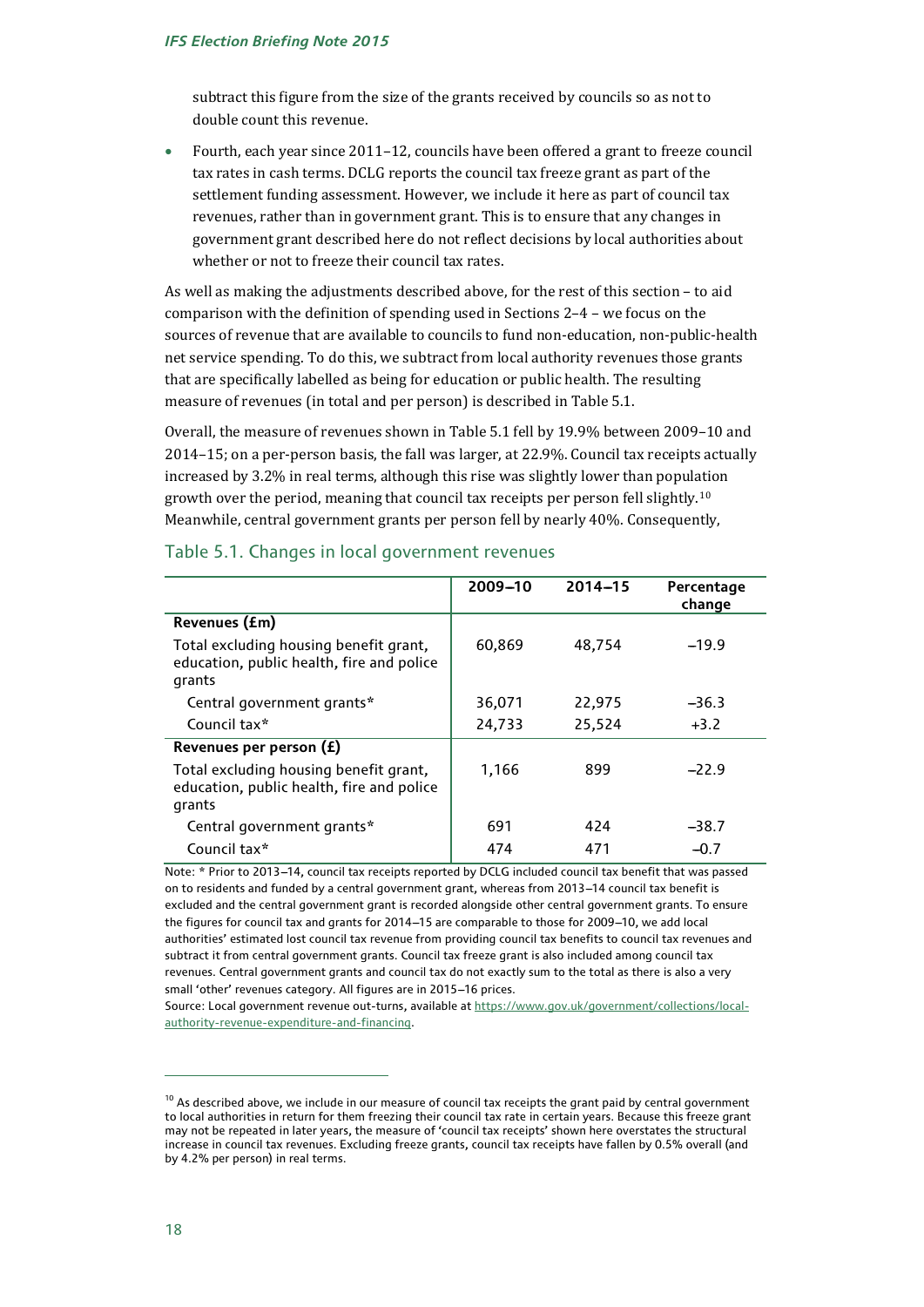whilst council tax made up 41% of revenues in 2009–10, council tax revenues were actually greater than central government grants in 2014–15.

Despite the adjustments described above, the measure of revenues described in Table 5.1 does not match exactly the measure of spending described in Table 2.1. In particular, the level of revenues is somewhat larger and the cuts over time slightly smaller than those for spending. There are a number of reasons that our measure of revenues does not exactly match our measure of spending:

- Local authorities may use some of the revenues described in Table 5.1 for discretionary spending on areas excluded from our analysis – namely, education and public health.
- There are items of current spending outside of net service spending (in particular, debt and interest payments and capital spending allocated from the current budget), which local authorities have to fund from council tax revenues and grants but which are excluded from our earlier analysis of net service spending.
- Any difference between a local authority's total spending and its total revenues is made up by calls on or contributions to its reserves. Changes in local authority reserves are examined in more detail in Section 5.4.

### **5.1 Changes in central government grants to local authorities**

As noted above, central government grants to local authorities were reformed significantly between 2009–10 and 2014–15. Prior to 2013–14, local authorities received a general formula grant and specific grants intended to be used for particular services (some of these specific grants were ring-fenced while others could in practice be used for any purpose). The formula grant was set each year based – in principle, at least – on an assessment of authorities' 'needs' – where 'needs' included, for example, population size and structure, measures of local deprivation, and local revenue-raising ability. The stated intention was that the formula grant would equalise authorities' spending power, conditional on the areas' needs.[11](#page-19-0) Specific grants are also intended to reflect the needs of local authorities with respect to specific services.

The way the formula grant is allocated was reformed in 2013. The grants that previously made up the formula grant were replaced by a revenue support grant (itself made up of a core element plus a number of other specific grants that were rolled into the revenue support grant) and the business rates retention scheme, together known as the settlement funding assessment. Under the new system, the core element of the revenue support grant and the baseline funding under the business rates retention scheme are determined by a uniform reduction in the amount allocated in the previous year. Other grants outside of the core element continue to be allocated according to other formulas, while the business rates retention scheme allows local authorities to keep up to half of any increases in business rate receipts in their area. The business rates retention scheme is designed to incentivise local authorities to develop the local economy.[12](#page-19-1) In other words, going forward, the formula grant will no longer adjust to changing relative needs across

<span id="page-19-0"></span><sup>&</sup>lt;sup>11</sup> For a description of the four-block system used to allocate formula grant prior to 2013–14, see DCLG, *The Local Government Finance Settlement in England: A Guide to the Basics*, 2012.

<span id="page-19-1"></span><sup>&</sup>lt;sup>12</sup> Further information on the 2013 reforms to the formula grant is available in House of Commons Library, 'English local government finance: issues and options', Research Paper 14/43, 2014, [http://www.parliament.uk/briefing-papers/RP14-43.pdf.](http://www.parliament.uk/briefing-papers/RP14-43.pdf)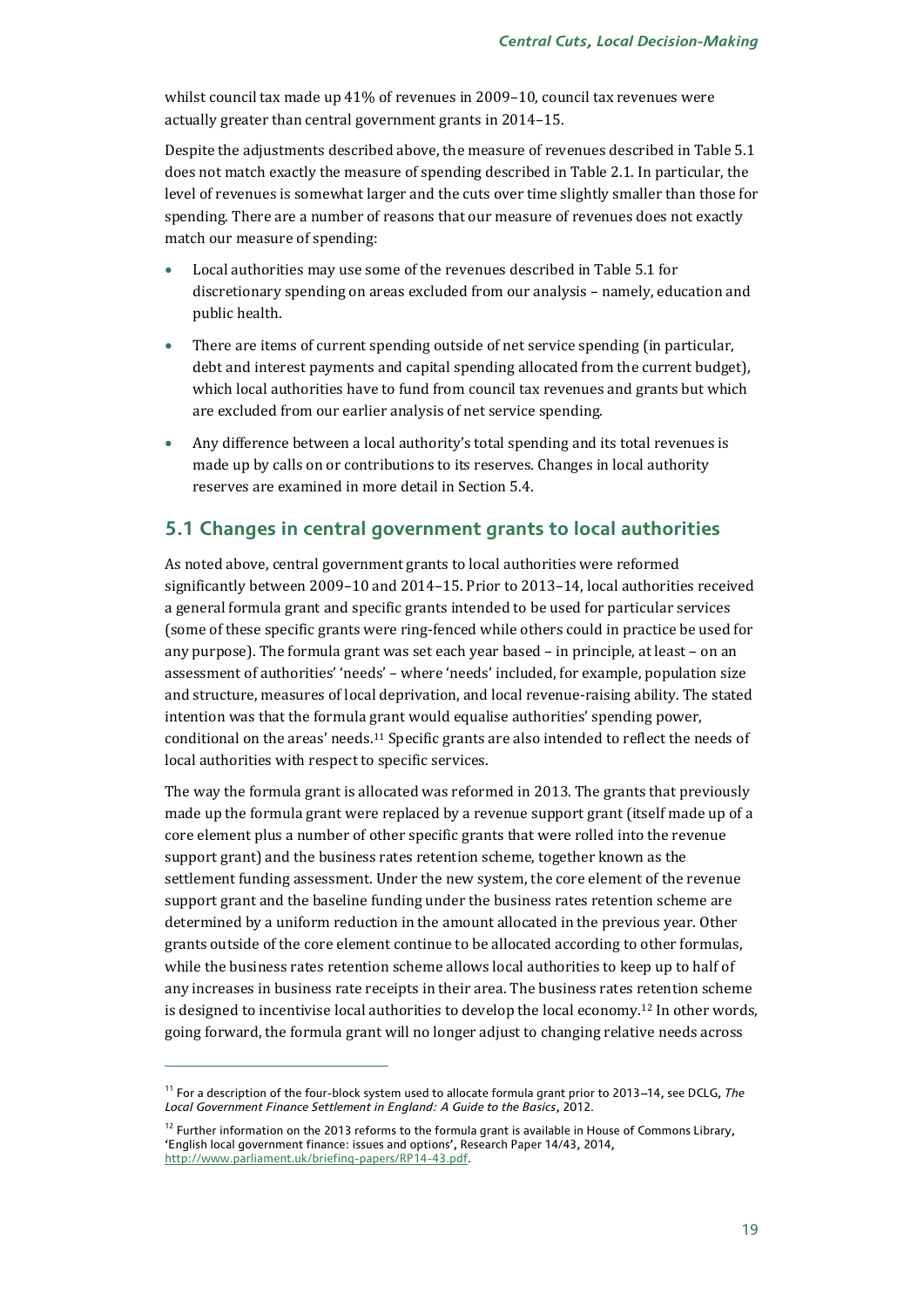areas, such as different population growth rates, until needs are reassessed in 2020 (the implications of this policy change are discussed in Section 7).

Figure 5.2 shows how cuts to grants (and grants per person) between 2009–10 and 2014–15 have varied across types of local authority, considering central government grants<sup>[13](#page-20-0)</sup> together with retained business rate income. To help understand how changes to grants have differed under the old and new funding systems, the cuts to grants up to and after 2013–14 are shown separately, with the change in the London transport grant also separated out.

London boroughs on average experienced the largest cut to grants from central government in cash terms. In percentage terms, the cut to grants was similar among types of local authority, with the largest cut to grants actually in shire counties (33.6%), although due to London's higher population growth it saw the largest cuts to grants per person (37.3%). The overall cut to grants in London was affected by the very large cut to the London transport grant. Excluding this, the average cut to grants among London boroughs was 30.7%, slightly lower than for other types of local authority. This translates into a cut to grants per person of 35.4%, a similar level to those for other types of local authority.

As was described above, up to 2013–14 the grant allocation formula supposedly took account of differences in need and revenue-raising capacity across areas, while the new system (which determined the grant allocation in 2014–15) simply applies a uniform change to the core element of the revenue support grant and the baseline funding under

## Figure 5.2. Cuts to central government grants per person by type of local authority in England, 2009-10 to 2014-15



services and the Learning Disability and Health Reform Grant.

Source: Local government revenue out-turns, available a[t https://www.gov.uk/government/collections/local](https://www.gov.uk/government/collections/local-authority-revenue-expenditure-and-financing)[authority-revenue-expenditure-and-financing.](https://www.gov.uk/government/collections/local-authority-revenue-expenditure-and-financing)

<span id="page-20-0"></span><sup>&</sup>lt;sup>13</sup> Excluding specific grants for education, public health, police and fire services, the Learning Disability and Health Reform Grant and mandatory housing benefit payments.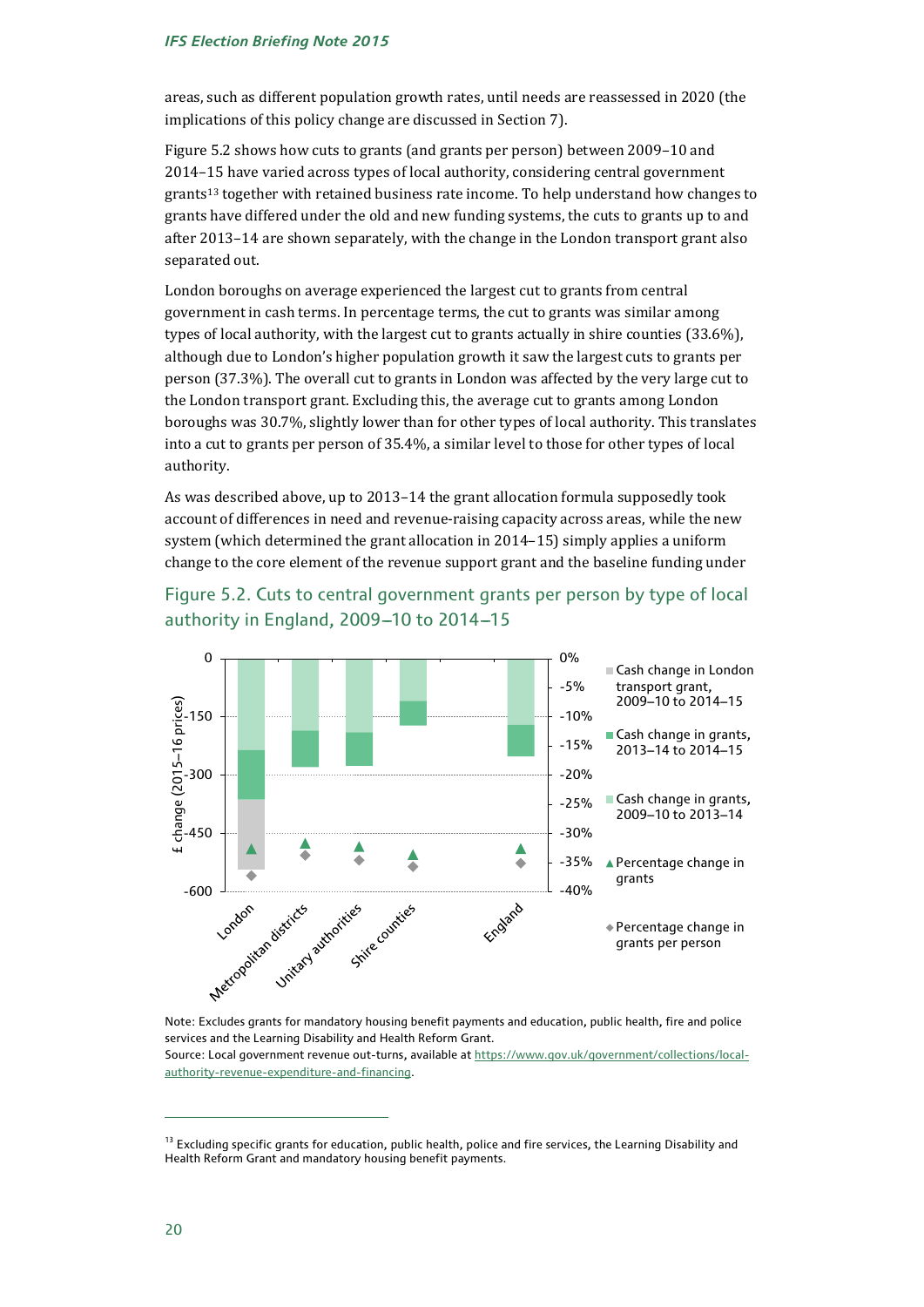

Figure 5.3. The relationship between characteristics of local authorities and the size of the cuts to grants, 2009-10 to 2014-15

Note: Excludes grants for mandatory housing benefit payments and education, public health, fire and police services and the Learning Disability and Health Reform Grant.

Source: Data on the cuts to local government spending and the proportion of initial revenue expenditure from grants come from local government expenditure and revenue out-turns, available at [https://www.gov.uk/government/collections/local-authority-revenue-expenditure-and-financing.](https://www.gov.uk/government/collections/local-authority-revenue-expenditure-and-financing) Data on population are from the Office for National Statistics, population estimates available at <http://www.ons.gov.uk/ons/taxonomy/index.html?nscl=Population+Estimates> and population projections available a[t http://www.ons.gov.uk/ons/taxonomy/index.html?nscl=Sub-national+Population+Projections.](http://www.ons.gov.uk/ons/taxonomy/index.html?nscl=Sub-national+Population+Projections) Data on index of multiple deprivation in 2010 are from the Office for National Statistics, available at [https://www.gov.uk/government/collections/english-indices-of-deprivation.](https://www.gov.uk/government/collections/english-indices-of-deprivation)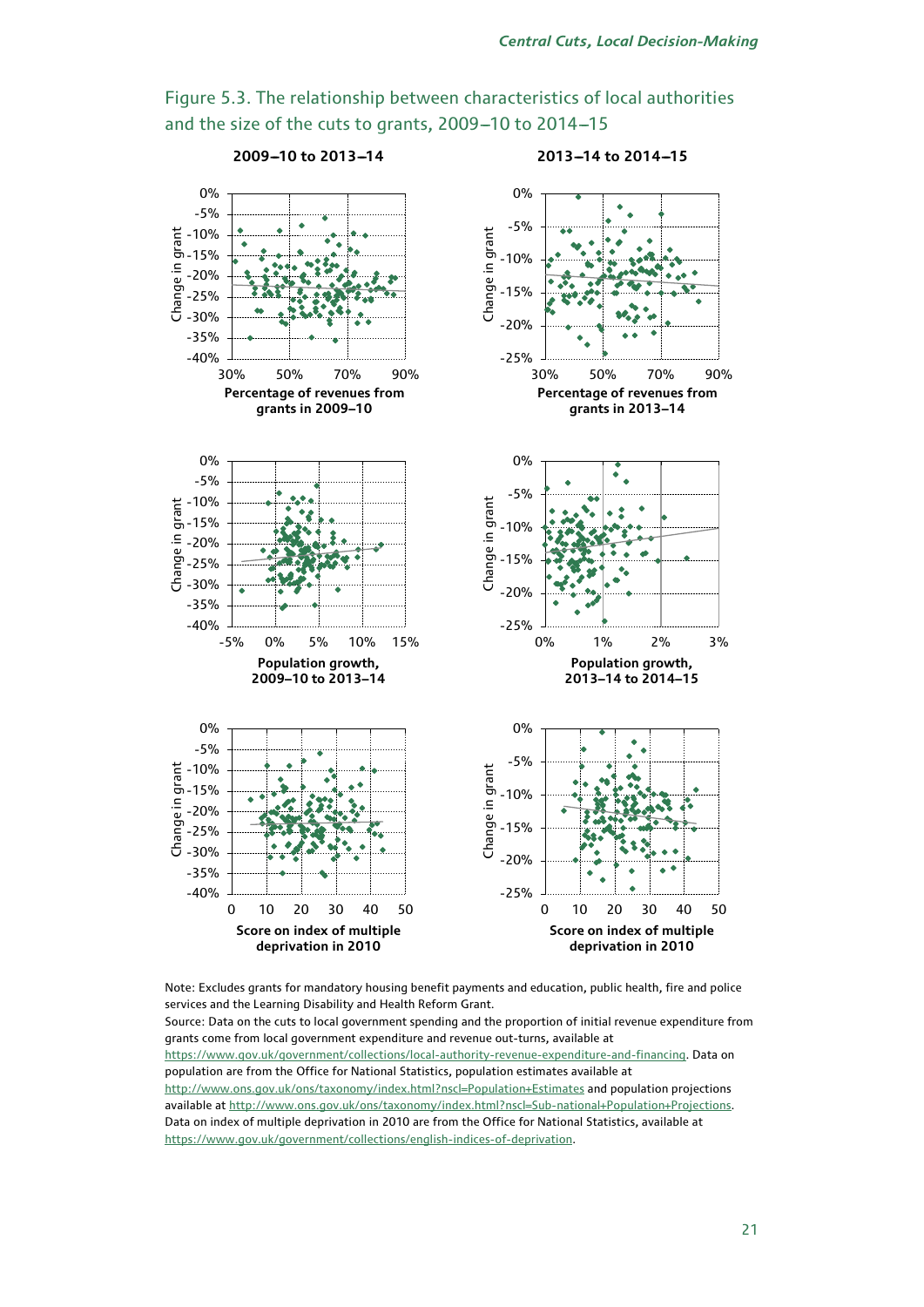the business rates retention scheme. This suggests that more 'needy' areas and those with lower revenue-raising capacity perhaps ought to have been relatively protected from the cuts to government grants up to 2013–14 but may have lost this protection in 2014–15. It is therefore interesting to look at how the cuts varied across areas up to and after 2013– 14.

Figure 5.3 shows the relationship between the size of the cut to grants seen by a local authority and three measures of its 'need' for central government grants, along with lines of best fit through the data points. The first indicator is a measure of local revenue-raising capacity – specifically, the share of initial revenues coming from central government grants (as opposed to council tax). A larger fraction of revenues coming from government grants suggests that the area has less capacity to raise revenue locally. The second indicator is population growth. The third indicator is the area's score on the index of multiple deprivation (IMD), where a higher score indicates a higher level of deprivation. Figure 5.3 separates out the two periods of interest – the left-hand figures show the change in grants between 2009–10 and 2013–14 and the right-hand panel shows the change in grants between 2013–14 and 2014–15.

Comparing the left- and right-hand panels in Figure 5.3 suggests that there was no discernibly greater 'equalisation' under the old funding system than under the new one. For example, the top left panel shows that, on average, those areas that were more reliant on central government grants saw similar percentage cuts to their grants between 2009– 10 and 2013–14 to those seen by areas that were less reliant on government grants initially. For example, the area that initially received the lowest share of (this measure of) revenues from government grants (Wokingham, which received 27.9% of its revenue from grants) saw a 17.1% cut in grant between 2009–10 and 2013–14; Westminster (which received 86.4% of this measure of revenues from grants, making it the second most grant-reliant<sup>[14](#page-22-0)</sup>) saw a 20.4% cut to its grant in real terms.

The second panel on the left suggests that there was also no overall tendency for those areas that saw faster population growth to receive smaller cuts to grants under the old system – meaning that grant per person will have fallen by more on average in areas with higher population growth. Finally, the bottom two graphs show that, across both the periods in question (2009–10 to 2013–14 and 2013–14 to 2014–15), less deprived areas saw similar average cuts to their grants to those seen by more deprived areas.

Some readers may find it surprising that the old system resulted in no smaller cuts for 'needy' areas than the new system, given that the old system (apparently) explicitly aimed to take into account differences in need, while the new system explicitly does not factor in changing needs. However, the shortcomings of the old system in achieving equalisation have been pointed out by others before. Gibson and Asthana (2012) note that the old formula 'does not merely incorporate judgement at various stages, it is completely subservient to the post hoc choice of need and resource equalisation proportions', that 'almost any funding outcome can be achieved simply by manipulating the equalisation proportions' and that 'there is no reason why any particular combination of proportions should be preferred over any other combination'. They conclude that '[i]t may not be a politically-biased outcome – the intention is not to privilege particular types

<span id="page-22-0"></span><sup>&</sup>lt;sup>14</sup> The most grant-reliant authority was the City of London. However, it is a somewhat unusual authority and so we cite the figures for Westminster here instead.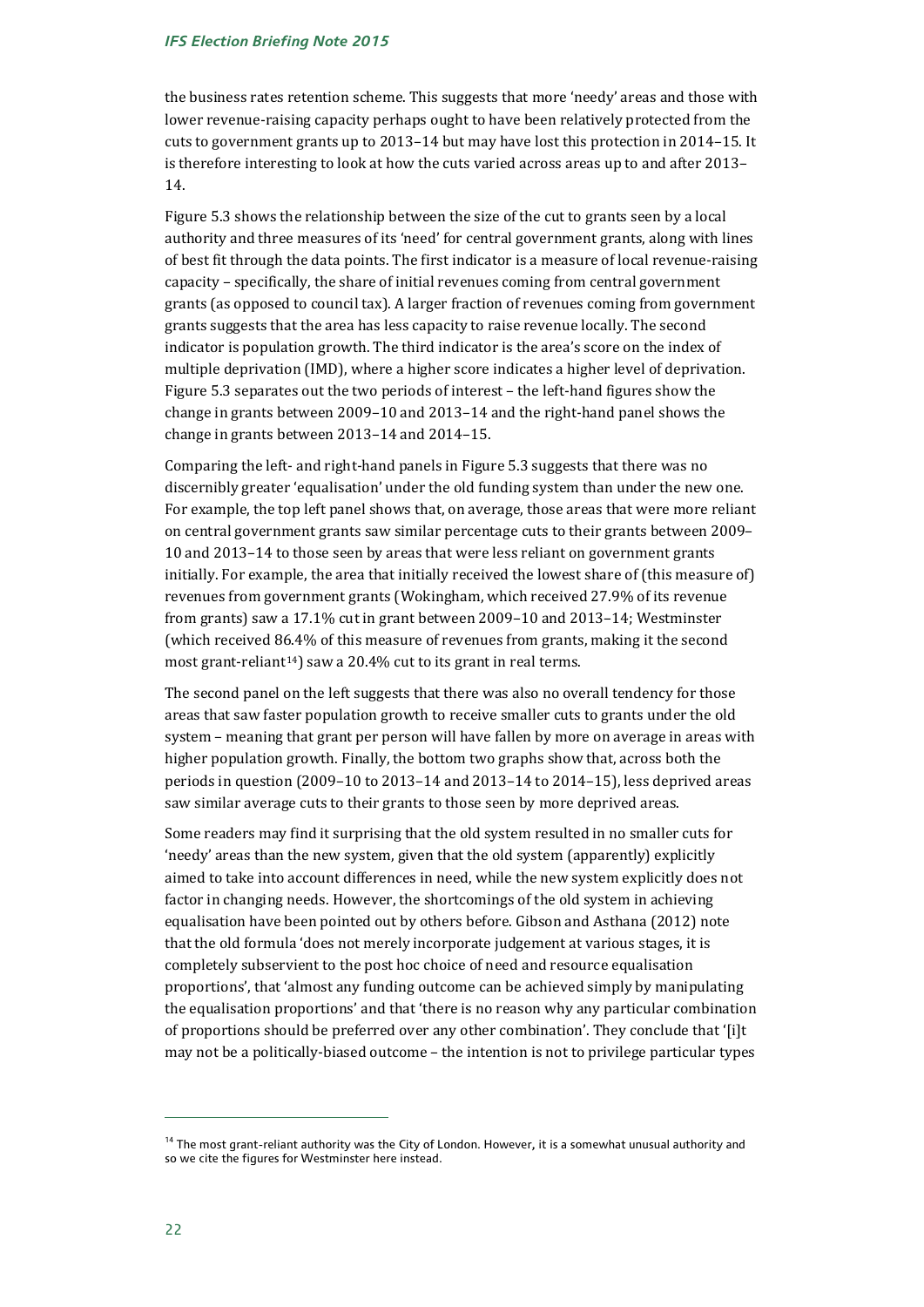of authority or particular communities – but the curr[en](#page-23-0)t [pre-2013] approach to formula funding is nonetheless unquestionably outcome-led'.15

Under the new funding system, the core element of the settlement funding assessment is cut by the same percentage for all local authorities. However, other grants continue to be allocated using their own formulas and the business rates retention scheme means that some areas receive more or less from this source. As a result, the change in grant revenues seen from year to year continues to vary quite a lot across areas – as shown in each of the right-hand panels of Figure 5.3.

### **5.2 Changes to council tax revenues**

Changes in council tax revenues depend on changes in council tax rates and changes in the tax base – that is, the number of properties on which council tax is paid and the number of people living in them.

Each year since 2011–12, councils in England have been offered an additional grant if they did not increase council tax rates in cash terms. The size of the grant that councils have been offered if they froze council tax rates has varied from year to year, and consequently so has the proportion of councils choosing to take it up. In 2011–12, a payment equivalent to a 2% council tax increase was offered and all councils chose to freeze council tax and take up the grant. The freeze grant offered was equivalent to a 2.5% increase in council tax rates in 2012–13 an[d 1](#page-23-2)% in 2013–14 and 2014–15.[16](#page-23-1) In 2014–15, 60% of councils froze council tax rates.17

In this subsection, we examine how council tax revenues changed in each local authority between 2009–10 and 2014–15. As described above, we include within council tax revenues those that are theoretically received from (but then effectively refunded to) people who qualify for council tax support. We also include revenue received from central government from the freeze grant.[18](#page-23-3)

Figure 5.4 shows the change in council tax receipts (in real terms) for each type of local authority, and decomposes the change in receipts into that due to changes in council tax rates (assuming the base stayed the same) and that due to changes in the council tax base (at the new council tax rates). Excluding the council tax freeze grant, council tax receipts in England fell fractionally (by 0.5%) in real terms between 2009–10 and 2014–15. Council tax rates fell substantially – by 6.5% in real terms on average. However, this was almost exactly offset by an increase in the council tax base, which grew by 6.0% on average across England. London boroughs were most likely to have qualified for the council tax freeze grant in each year, and consequently saw council tax rates fall most in real terms – by 9.6%, although London boroughs also saw the largest increases in their

<span id="page-23-0"></span> $15$  A. Gibson and S. Asthana, 'A tangled web: complexity and inequality in the English local government finance settlement', Local Government Studies, 2012, 38, 301-319.

<span id="page-23-1"></span><sup>&</sup>lt;sup>16</sup> See House of Commons Library, 'English local government finance: issues and options', Research Paper 14/43, 2014[, http://www.parliament.uk/briefing-papers/RP14-43.pdf.](http://www.parliament.uk/briefing-papers/RP14-43.pdf)

<span id="page-23-2"></span> $17$  In 2012-13, 85% of authorities chose to freeze council tax, while in 2013-14 this fell to 61%. Data on the proportion of authorities accepting the council tax freeze grant each year since its introduction are available at [https://www.gov.uk/government/statistics/council-tax-levels-set-by-local-authorities-in-england-2014-to-](https://www.gov.uk/government/statistics/council-tax-levels-set-by-local-authorities-in-england-2014-to-2015)[2015.](https://www.gov.uk/government/statistics/council-tax-levels-set-by-local-authorities-in-england-2014-to-2015)

<span id="page-23-3"></span> $18$  As mentioned above, inclusion of this means that the figures here overstate the structural increase in council tax revenues over this period, but we preferred this approach to instead including freeze grants with other grants in Section 5.1.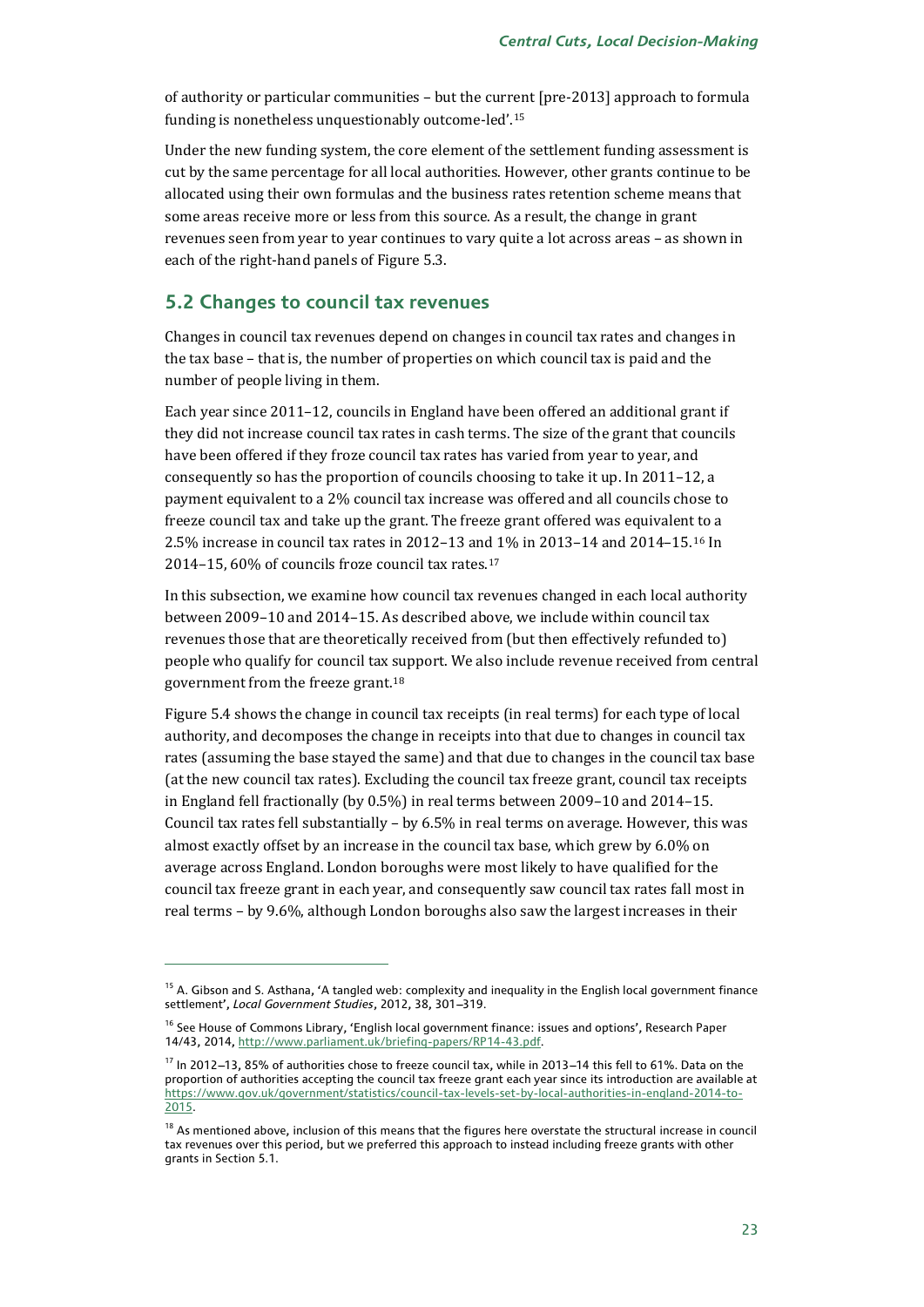



services and the Learning Disability and Health Reform Grant. Source: Local government revenue out-turns, available a[t https://www.gov.uk/government/collections/local](https://www.gov.uk/government/collections/local-authority-revenue-expenditure-and-financing)[authority-revenue-expenditure-and-financing.](https://www.gov.uk/government/collections/local-authority-revenue-expenditure-and-financing)

council tax bases  $(9.4\%)$ .<sup>[19](#page-24-0)</sup> Gross council tax receipts (excluding freeze grants) actually fell most in shire counties on average, by 0.8%. However, including the freeze grant, council tax receipts went up on average for all types of local authority. Across England, the average change in council tax receipts including the freeze grant was 3.2%.

Taking into account population growth, even including the revenues from the freeze grant, council tax revenues per person fell by 0.7% on average. London boroughs saw the highest population growth on average, meaning that council tax revenues per person in London fell by 3.6% on average, whereas council tax revenues per person actually increased by 1.0% on average in unitary authorities.

## **5.3 Charging for services**

Up to this point, the analysis has focused on net service spending, which is the total amount local authorities spend on each service net of any income they receive from providing the service. This service income includes, for example, parking charges, congestion charges, and charges for social care provided or commissioned by local authorities. In 2009–10, local government service income amounted to 35.5% of gross service expenditure. Of this, 40.4% came from fees and charges and the remainder came from other sources of service income – such as local authorities' commercial property portfolios.

<span id="page-24-0"></span> $19$  Section 6 discusses one reason why London boroughs may have been the most likely to qualify for the freeze grant. Specifically, London boroughs on average received the smallest share of revenues initially from council tax; therefore, freezing (or not) council tax rates would have had a smaller effect on their overall revenues than for other authorities for which these receipts were a more important revenue stream.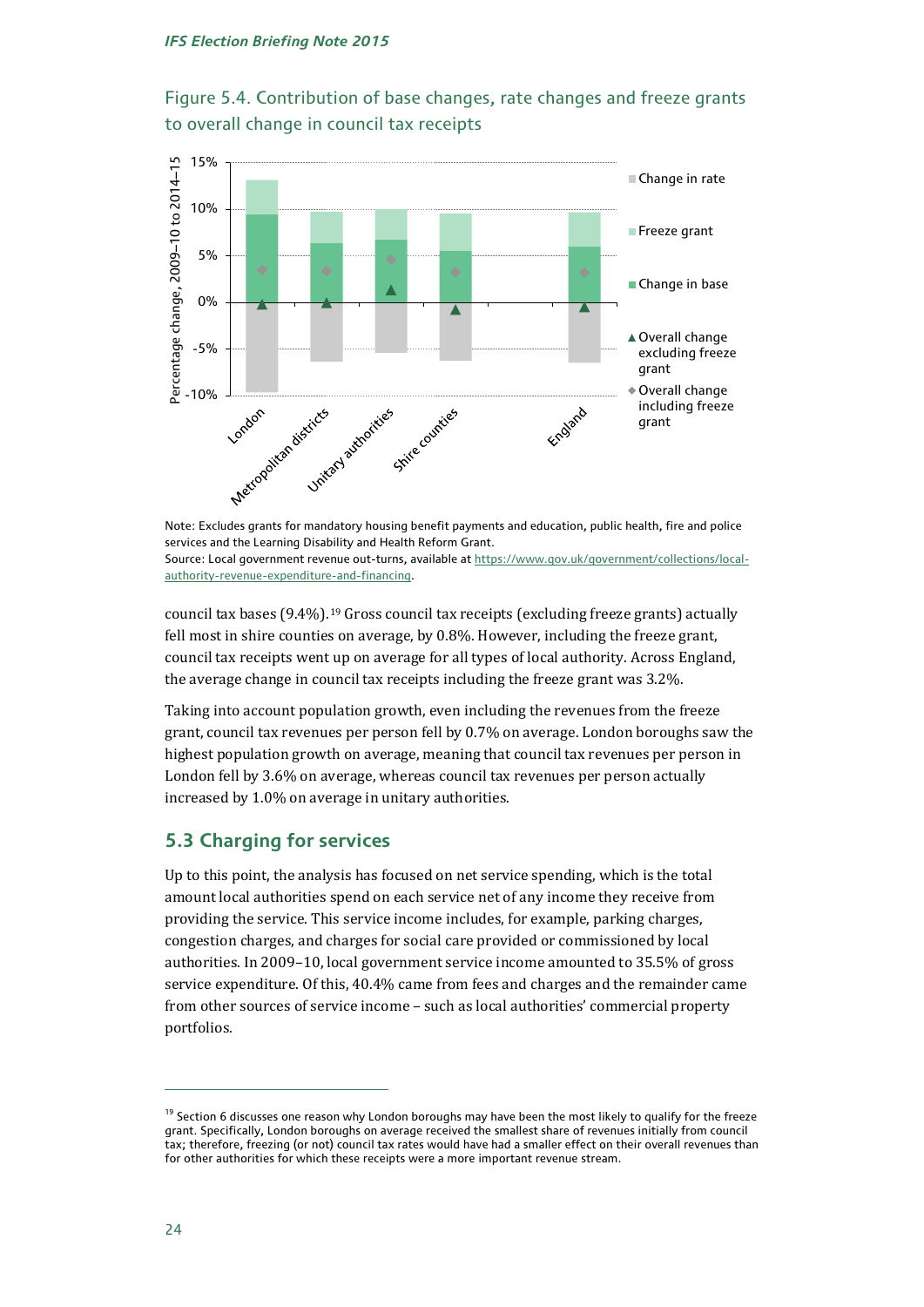|                                                                             | Percentage change in real terms per<br>person, 2009-10 to 2013-14 |                |                    | Percentage of gross<br>service spending<br>from service income |             |
|-----------------------------------------------------------------------------|-------------------------------------------------------------------|----------------|--------------------|----------------------------------------------------------------|-------------|
|                                                                             | <b>Net</b>                                                        | <b>Service</b> | Gross              | 2009-10                                                        | $2013 - 14$ |
|                                                                             | service                                                           | income         | service            |                                                                |             |
| Social care                                                                 | spending                                                          | $-12.8$        | spending<br>$-8.9$ | 20.9                                                           |             |
|                                                                             | $-7.4$                                                            |                |                    |                                                                | 20.0        |
| Transport                                                                   | $-33.8$                                                           | $-17.8$        | $-29.3$            | 31.5                                                           | 36.6        |
| Environment and<br>refuse                                                   | $-10.9$                                                           | $-8.4$         | $-10.8$            | 19.3                                                           | 19.8        |
| Housing                                                                     | $-33.0$                                                           | $-26.0$        | $-31.3$            | 30.9                                                           | 33.3        |
| Culture                                                                     | $-27.0$                                                           | $-21.5$        | $-25.7$            | 34.9                                                           | 36.9        |
| Planning and<br>development                                                 | $-47.1$                                                           | $-18.7$        | $-38.1$            | 33.7                                                           | 44.2        |
| Library                                                                     | $-24.1$                                                           | $-34.2$        | $-25.4$            | 10.7                                                           | 9.5         |
| Regulation and<br>safety                                                    | $-37.1$                                                           | $-3.1$         | $-24.9$            | 38.3                                                           | 49.4        |
| Central services                                                            | $-24.5$                                                           | $-16.8$        | $-20.0$            | 75.3                                                           | 78.4        |
| <b>Total (excluding</b><br>education, public<br>health, police and<br>fire) | $-18.8$                                                           | $-15.7$        | $-18.3$            | 35.5                                                           | 36.6        |

## Table 5.2. Changes in gross service expenditure per person and its components, 2009-10 to 2013-14

Note: 2015-16 prices.

j

Source: Local government expenditure and revenue out-turns, available at

[https://www.gov.uk/government/collections/local-authority-revenue-expenditure-and-financing.](https://www.gov.uk/government/collections/local-authority-revenue-expenditure-and-financing)

One way that local authorities may have coped with the reduction in their revenues without reducing local service provision is by increasing service income. This would result in falls in *net* service spending without the same falls in *gross* service spending. A report by the Audit Commission found that 76% of STCCs reported increasing fees and charges for services to cope with the cuts to their spending power.[20](#page-25-0) However, increasing rates for fees and charges does not necessarily imply that total revenues raised from fees and charges will also increase. Revenues might go down even if rates charged for individual services go up, for at least two reasons. First, some people may be deterred from using the service by the higher charge. Second, within a given service area, the impact of increasing rates for some aspects of the service might be offset by closures of other aspects of the service that previously provided service income. (Ceasing to provide a service that was previously charged for may nonetheless have a positive effect on the local authority's balance sheet if the charge made did not cover the full cost of providing the service.)

Table 5.2 shows the average change in service income per person for each service area from 2009–10 to 2013–14, the latest year for which data on service income are available, and compares changes to gross service expenditure with net service expenditure. Perhaps surprisingly, service income fell on average in all service areas over this period.

For most of the service areas, the fall in service income was similar to the fall in net service spending, meaning that service income is similarly important now to what it was

<span id="page-25-0"></span><sup>&</sup>lt;sup>20</sup> Audit Commission, *Tough Times 2013*, November 2013, available a[t http://www.audit](http://www.audit-commission.gov.uk/2013/11/toughtimes2013/)[commission.gov.uk/2013/11/toughtimes2013/.](http://www.audit-commission.gov.uk/2013/11/toughtimes2013/)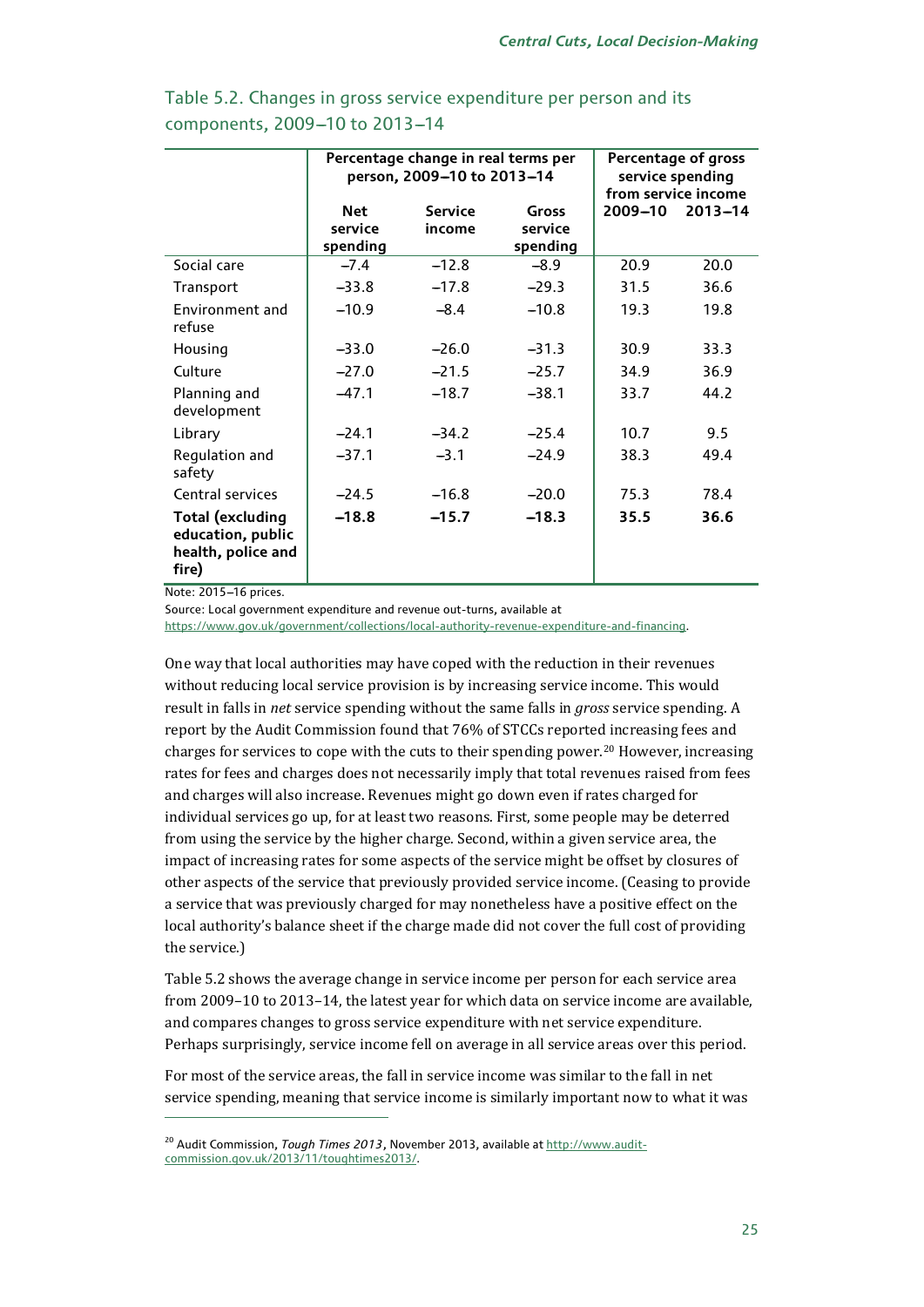in 2009–10 for funding gross spending. However, a few areas show a slightly different pattern. Service income now funds 49.4% of gross spending on regulation and safety, compared with 38.3% in 2009–10. This has allowed local authorities to cut the amount of public funding devoted to this function by 37.1%, while only cutting the overall spending on the service by 24.9%. A similar phenomenon is seen for planning and development. Social care spending shows the reverse pattern – the level of public funds devoted to this item of spending (i.e. net service spending) has been cut by 7.4% but service income has fallen by more (12.8%).

Table 5.3 shows the change in real revenue from the 10 fees and charges that raised the most revenue in 2009–10. Revenues from the majority of these fell, but four services stand out. In contrast to the overall picture for social care service income, revenue from fees and charges for social care for those aged 65 and over increased despite net spending being cut and service income from social care falling overall, suggesting this is one area where local governments have raised additional revenues. Revenues from on-street parking were constant in real terms, while revenues from fees and charges for cemetery, cremation and mortuary services and for development control services increased significantly in real terms.<sup>[21](#page-26-0)</sup> These findings suggest that local authorities were most successful at raising revenues from fees and charges in service areas where the demand for the services is relatively stable over time and/or the local authority is a monopoly provider of the service.

|                                                                  | <b>Revenue from fees and charges</b><br>(£ million) | Percentage<br>change |         |
|------------------------------------------------------------------|-----------------------------------------------------|----------------------|---------|
|                                                                  | 2009-10                                             | $2013 - 14$          |         |
| Total                                                            | 29,026                                              | 25,495               | $-12.2$ |
| Of which:                                                        |                                                     |                      |         |
| Social care for over-65s                                         | 2,177                                               | 2,272                | $+4.4$  |
| On-street parking                                                | 767                                                 | 767                  | $+0.0$  |
| Off-street parking                                               | 673                                                 | 622                  | $-7.6$  |
| Sports and recreation<br>facilities                              | 425                                                 | 376                  | $-11.5$ |
| Congestion charging                                              | 352                                                 | 244                  | $-30.7$ |
| Social care for adults<br>under 65 with learning<br>disabilities | 349                                                 | 309                  | $-11.6$ |
| Economic development                                             | 274                                                 | 185                  | $-32.4$ |
| Development control                                              | 248                                                 | 330                  | $+33.2$ |
| Cemetery, cremation<br>and mortuary services                     | 231                                                 | 257                  | $+11.4$ |
| Theatre and public<br>entertainment                              | 186                                                 | 154                  | $-17.0$ |
| Other                                                            | 23,095                                              | 19,940               | $-13.7$ |

### Table 5.3. Revenues from fees and charges, 2009-10 to 2013-14

Note: 2015-16 prices.

Source: Local government revenue out-turns, available a[t https://www.gov.uk/government/collections/local](https://www.gov.uk/government/collections/local-authority-revenue-expenditure-and-financing)[authority-revenue-expenditure-and-financing.](https://www.gov.uk/government/collections/local-authority-revenue-expenditure-and-financing)

<span id="page-26-0"></span><sup>&</sup>lt;sup>21</sup> Development control services include, among other things, planning applications.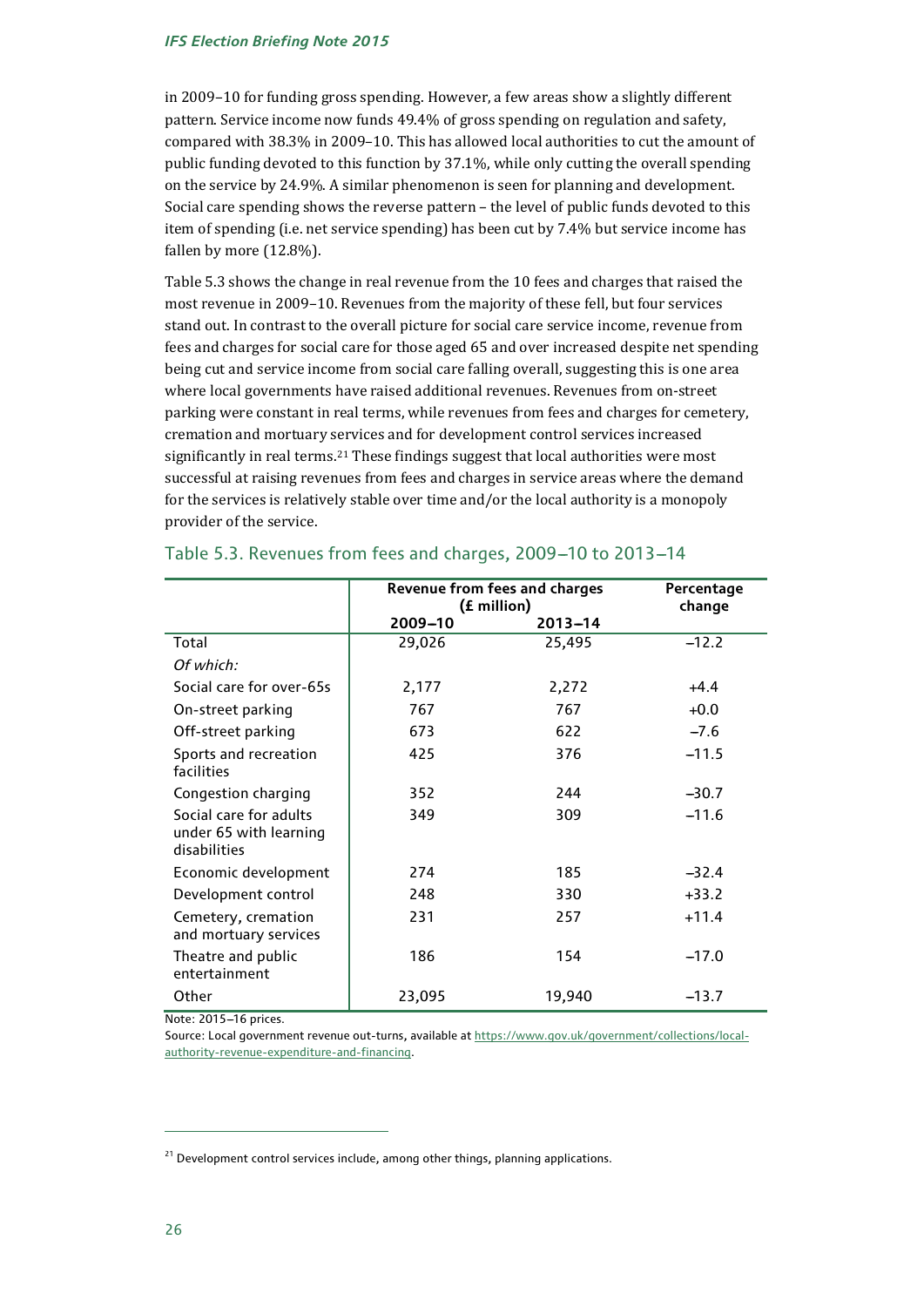It is important to note, however, that service income may not capture all of the ways open to local governments to cope with reductions in revenue. For example, service income from providing transport services does not include transport fares, which (as was mentioned in Section 3) have been important in maintaining transport spending in a number of areas.

### **5.4 What has happened to local authority reserves?**

The difference between local authorities' spending and revenues is made up by their reserves: if over the course of the year they spend less than their revenues, they build up their reserves; if they have reserves to draw on, they may spend more than their revenues in other years. As the Office for Budget Responsibility has noted, on the whole, rather than using reserves to maintain spending in the face of cuts to their revenue sources, local governments on average added to their reserves in each year from 2010– 11 to 2014–15. This is despite the fact that – at the start of each year – they have budgeted to use reserves to finance spending. In other words, they have in each year underspent against their original budgets.[22](#page-27-0)

The use of reserves, however, differs across types of local authority. Figure 5.5 shows the level of local authority reserves as a proportion of net spending in 2009–10 (shown by the light green bar) and also the percentage change (as a proportion of initial net spending) between 2009–10 and 2014–15 (shown by the dark green diamond) for each type of local authority. (For reference, the figure also shows the level of reserves in 2014– 15 as a share of spending in that year – the dark green bars.) Reserves increased for all types of local authority between 2009–10 and 2014–15, but the increase as a proportion



### Figure 5.5. Reserves as a proportion of total spending and change over time

[authority-revenue-expenditure-and-financing.](https://www.gov.uk/government/collections/local-authority-revenue-expenditure-and-financing)

<span id="page-27-0"></span><sup>22</sup> Office for Budget Responsibility, *Economic and Fiscal Outlook: December 2014*, 2014, [http://cdn.budgetresponsibility.independent.gov.uk/December\\_2014\\_EFO-web513.pdf.](http://cdn.budgetresponsibility.independent.gov.uk/December_2014_EFO-web513.pdf)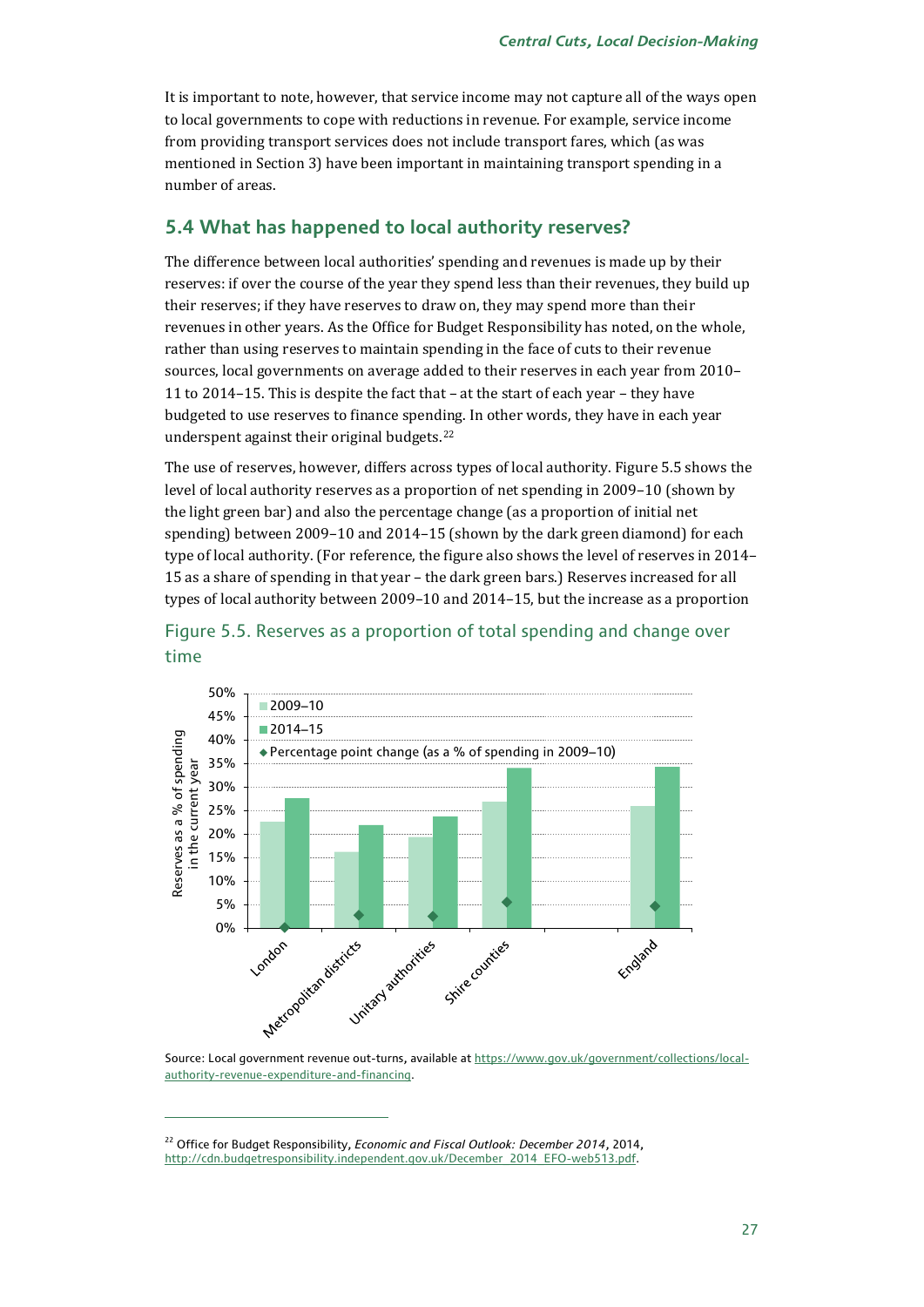Figure 5.6. Relationship between change to revenues and change in reserves, 2009-10 to 2014-15



Source: Local government expenditure and revenue out-turns, available at [https://www.gov.uk/government/collections/local-authority-revenue-expenditure-and-financing.](https://www.gov.uk/government/collections/local-authority-revenue-expenditure-and-financing)

of initial spending ranged from 0.1 percentage points for London boroughs to 5.6 percentage points for shire counties. Shire counties also had the largest reserves in proportion to annual spending originally.

There were also considerable differences between individual local authorities within these broad groupings. Although on average local authorities increased reserves over the period, 38% of authorities actually drew on reserves to fund spending. Figure 5.6 plots the change in reserves as a percentage of initial spending against the percentage cut to revenues that the authority faced, along with a line of best fit through the data points. This shows that, on average, the higher the cut to revenues faced by the authority, the more likely it was to draw on reserves to fund spending. However, there remained considerable variation around this average picture. Many local authorities that faced cuts to their revenues of more than 30% still increased their reserves over the period: for example, Oldham council experienced a 33% cut to its revenues in real terms but increased its reserves by 16% of its initial spending level.

## **6. Prospects for local authority spending in 2015-16**

Local authorities have not yet published their budgets for 2015–16, so the size of cuts to service spending in 2015–16 remains uncertain, as does the allocation of these cuts across service areas. However, DCLG has published provisional figures for the spending power of each local authority in 2015–16, based on the grants that it has allocated to each authority and an assumption that councils freeze council tax rates and receive a council tax freeze grant of 1% of council tax revenues.[23](#page-28-0) On this basis, local authorities are expected to face further real cuts to their revenues per person<sup>[24](#page-28-1)</sup> of 4.1% in 2015–16, comprised of a 1.5% cut to council tax per person and a 6.1% cut to central government

<span id="page-28-0"></span><sup>&</sup>lt;sup>23</sup> Available at https://www.qov.uk/qovernment/collections/final-local-government-finance-settlement[england-2015-to-2016.](https://www.gov.uk/government/collections/final-local-government-finance-settlement-england-2015-to-2016) 

<span id="page-28-1"></span><sup>&</sup>lt;sup>24</sup> Excluding specific grants for mandatory housing benefits and education, public health and revenues of fire and police authorities.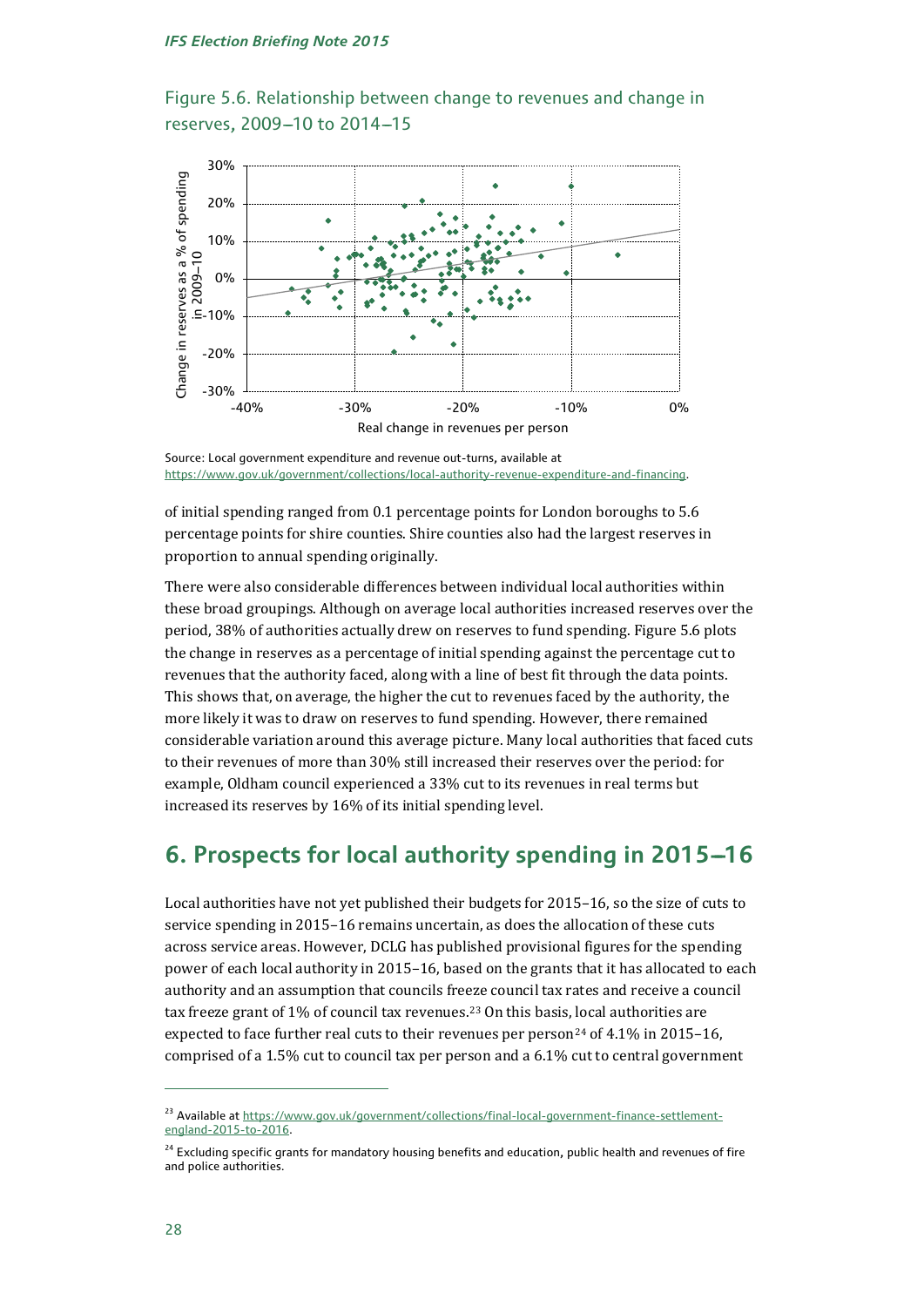-15% -10% -5% 0%

Cut to revenues per person, 2013–14 to 2014–15



Figure 6.1. Relationship between cuts to revenues between 2014-15 and 2015-16 and earlier cuts to revenues



-30% -20% -10% 0%

Cut to revenues per person, 2009–10 to 2013–14

grants per person. This would increase the cumulative cut since 2009–10 to 26.1% per person.

There is a strong correlation between the size of cuts seen by local authorities over the past five years and those faced by local authorities in 2015–16, as shown in Figure 6.1. Similarly, the pattern of the differences in the cuts between types of local authority seen over the last five years (described in Section 5.1) continues into 2015–16: London faces a cut to revenues per person of 6.3%, which compares with 1.9% for shire counties.

Given that, in recent years, many councils have chosen to increase council tax rates rather than accept the freeze grant, it seems unlikely that all councils will choose to freeze council tax rates in 2015–16. However, the scope for local authorities to increase overall revenues by increasing council tax depends on the proportion of their spending financed by council tax: a given increase in council tax will increase total revenues more for a council that receives a greater fraction of its revenues from council tax. Figure 6.2 shows the effect of increasing council tax rates by 2% on the cuts that would be faced in 2015– 16 for different types of local authorities. (This is the maximum increase that would be possible without requiring a local referendum.) By increasing council tax rates in this way, authorities would forfeit the council tax freeze grant equivalent to 1% of frozen council tax revenues, and would therefore see overall council tax revenues increase by just 1%.

For shire counties, increasing council tax rates by 2% would increase overall revenues per person by 0.5% and mean that the overall cut to revenues per person next year would be reduced from 1.9% to 1.4%. For London boroughs and metropolitan districts, increasing council tax rates by 2% would increase revenues per person by only 0.3%, meaning that they would still face overall cuts to revenues per person of 6.0% and 5.7%, respectively. This may explain why London boroughs have in each year other than 2013–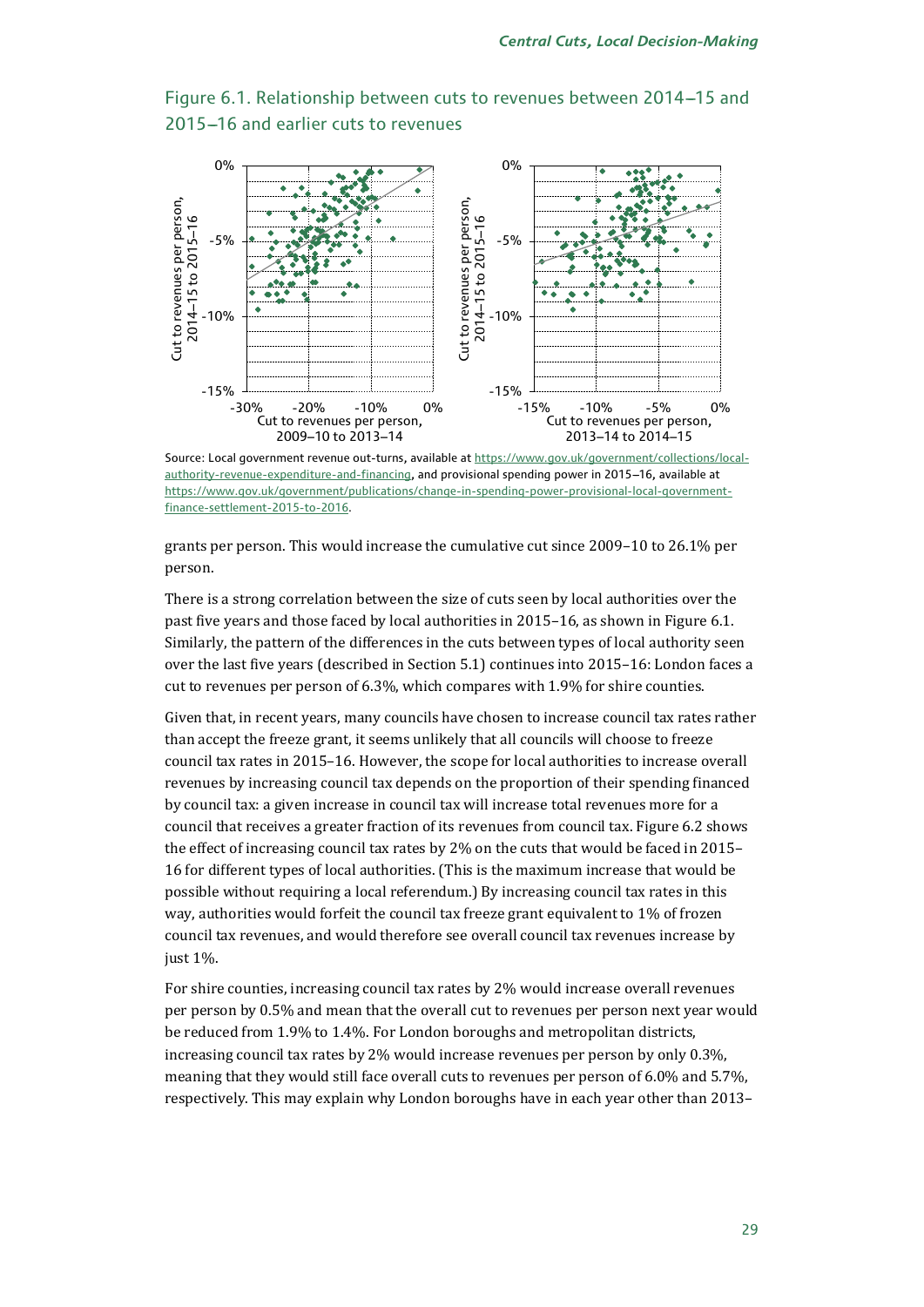





14 been the most likely to accept the council tax freeze grant, while unitary authorities have been the least likely to do so.<sup>[25](#page-30-0)</sup>

## **7. Future challenges**

As just described, under current plans, local authorities will face further cuts to real spending per person of 4.1% in 2015–16, and cuts will on average be highest in the areas that have already seen the largest cuts over the last five years. But the cuts in 2015–16 are probably not the end of the story. Using the same methodology and assumptions as in Crawford et al. (2014), we estimate that, under the coalition government's current plans, departmental current spending would need to be cut by 18.5% in real terms from 2015– 16 to 2019–20, equivalent to a cut to per-capita spending of 21.3%.[26](#page-30-1) However, if spending on the NHS, official development assistance and schools continued to be protected, cuts to unprotected areas would need to be 38.8% (equivalent to 40.9% per capita). But, as Crawford et al. (2014) also note, the three main UK political parties have all announced fiscal rules that would allow them to cut spending by less than current plans if they wished. Their estimates suggest that cuts to unprotected departments'

<span id="page-30-0"></span><sup>&</sup>lt;sup>25</sup> Data on the proportion of authorities accepting the council tax freeze grant each year since its introduction are available a[t https://www.gov.uk/government/statistics/council-tax-levels-set-by-local-authorities-in](https://www.gov.uk/government/statistics/council-tax-levels-set-by-local-authorities-in-england-2014-to-2015)[england-2014-to-2015.](https://www.gov.uk/government/statistics/council-tax-levels-set-by-local-authorities-in-england-2014-to-2015) 

<span id="page-30-1"></span><sup>&</sup>lt;sup>26</sup> See R. Crawford, C. Emmerson, S. Keynes and G. Tetlow, 'Fiscal aims and austerity: the parties' plans compared', IFS briefing note BN158, 2014[, http://www.ifs.org.uk/uploads/publications/bns/BN158.pdf.](http://www.ifs.org.uk/uploads/publications/bns/BN158.pdf) Official population projections are from the Office for National Statistics,

[http://ons.gov.uk/ons/taxonomy/index.html?nscl=Population+Projections#tab-data-tables.](http://ons.gov.uk/ons/taxonomy/index.html?nscl=Population+Projections%23tab-data-tables) These projections suggest that the population of England will grow by 3.6% between 2014-15 and 2019-20.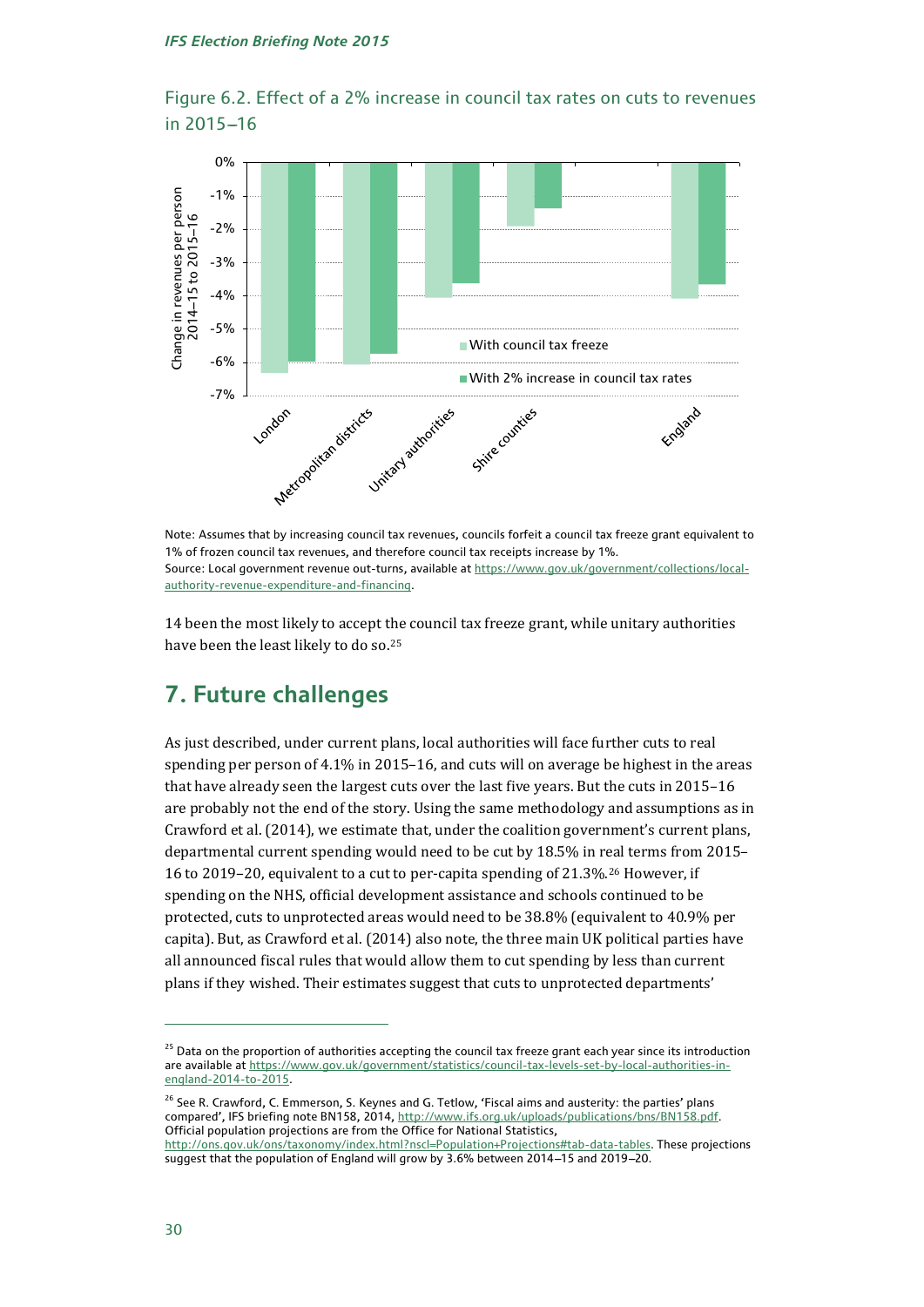current spending might need to be 25.5%, 11.0% and 10.6% for the Conservatives, Labour and Liberal Democrats, respectively.

### **The cuts will be difficult to deliver**

Over this parliament, virtually all local authorities have chosen to cut social care spending by less than other service areas. Social care's relative protection saw it increase as a proportion of non-education, non-public-health, non-police, non-fire spending by STCCs – from 47.2% to 53.1% between 2009–10 and 2014–15. Pressures on social care spending are likely to continue growing over the next parliament as the population aged 75 and over in England is projected to grow by 13.9%; this compares with growth of 9.1% seen between 2009–10 and 2014–15.[27](#page-31-0) However, the more social care continues to be protected, the higher the cuts for other spending areas will need to be.

## **Future cuts are unlikely to be evenly distributed and may well hit hardest those areas that have already seen the deepest cuts**

Under the new settlement funding assessment, all local authorities face the same percentage cut to the main elements of their grant funding each year. This amounts to a greater cut to overall spending power for local authorities that are more reliant on revenues from central government grants than on revenues from council tax – in other words, those that have least revenue-raising capacity. These areas have also seen the largest average cuts over the last five years – shown in the left-hand graph in Figure 7.1. These councils tend to be the most deprived London boroughs, metropolitan districts and unitary authorities.

#### 0% 0% Change in net service spending Change in net service spending Change in net service spending Change in net service spending -5% -5% -10% -10% -15% -15% person per person per person -20% -20% -25% -25% -30% -30% per der -35% -35% -40% -40%  $\bullet$ -45% -45% -50% -50% 30% 50% 70% 90% -10% 0% 10% 20% Percentage of initial revenue Population growth, expenditure from grants 2009–10 to 2014–15

## Figure 7.1. The relationship between characteristics of local authorities and the size of the spending cuts per person, 2009-10 to 2014-15

Note: Net service spending shown here excludes public health, education, police, and fire and rescue services. Source: Data on the cuts to local government spending and the proportion of initial revenue expenditure from grants come from local government expenditure and revenue out-turns, available at [https://www.gov.uk/government/collections/local-authority-revenue-expenditure-and-financing.](https://www.gov.uk/government/collections/local-authority-revenue-expenditure-and-financing) Data on population are from the Office for National Statistics, population estimates available at <http://www.ons.gov.uk/ons/taxonomy/index.html?nscl=Population+Estimates> and population projections available a[t http://www.ons.gov.uk/ons/taxonomy/index.html?nscl=Sub-national+Population+Projections.](http://www.ons.gov.uk/ons/taxonomy/index.html?nscl=Sub-national+Population+Projections)

<span id="page-31-0"></span><sup>27</sup> ONS population estimates and projections, available at

j

<http://www.ons.gov.uk/ons/taxonomy/index.html?nscl=Population+Estimates> and

[http://www.ons.gov.uk/ons/taxonomy/index.html?nscl=Sub-national+Population+Projections,](http://www.ons.gov.uk/ons/taxonomy/index.html?nscl=Sub-national+Population+Projections) respectively.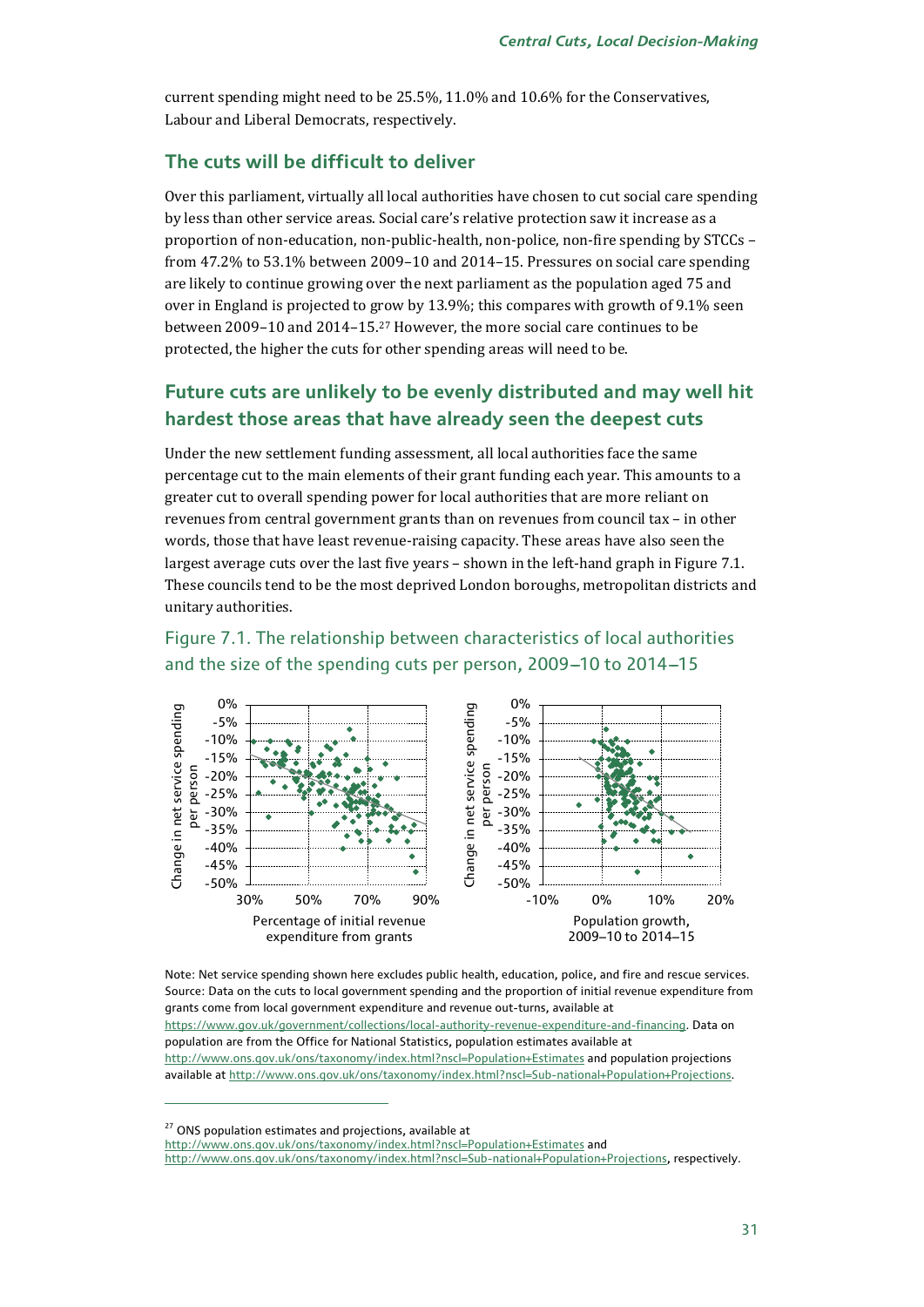

### Figure 7.2. Past and projected population growth across England

The settlement funding assessment also no longer takes account of changing local needs of authorities. For example, if one area experiences higher population growth than another over the next few years, this will not be factored into the allocation of spending in future years. As a result, those areas that see larger population growth over the next five years will see larger cuts in per-person spending (all else equal) than those that experience lower levels of population growth.

Figure 7.2 shows official projections for population growth across England between 2014–15 and 2019–20, as well as figures for what population growth is estimated to have been between 2009–10 and 2014–15. This shows that London boroughs could be particularly affected: Office for National Statistics (ONS) population projections suggest that the eight local authorities with the fastest-growing populations over the next five

Source: Office for National Statistics, population estimates available at <http://www.ons.gov.uk/ons/taxonomy/index.html?nscl=Population+Estimates> and population projections available a[t http://www.ons.gov.uk/ons/taxonomy/index.html?nscl=Sub-national+Population+Projections.](http://www.ons.gov.uk/ons/taxonomy/index.html?nscl=Sub-national+Population+Projections)